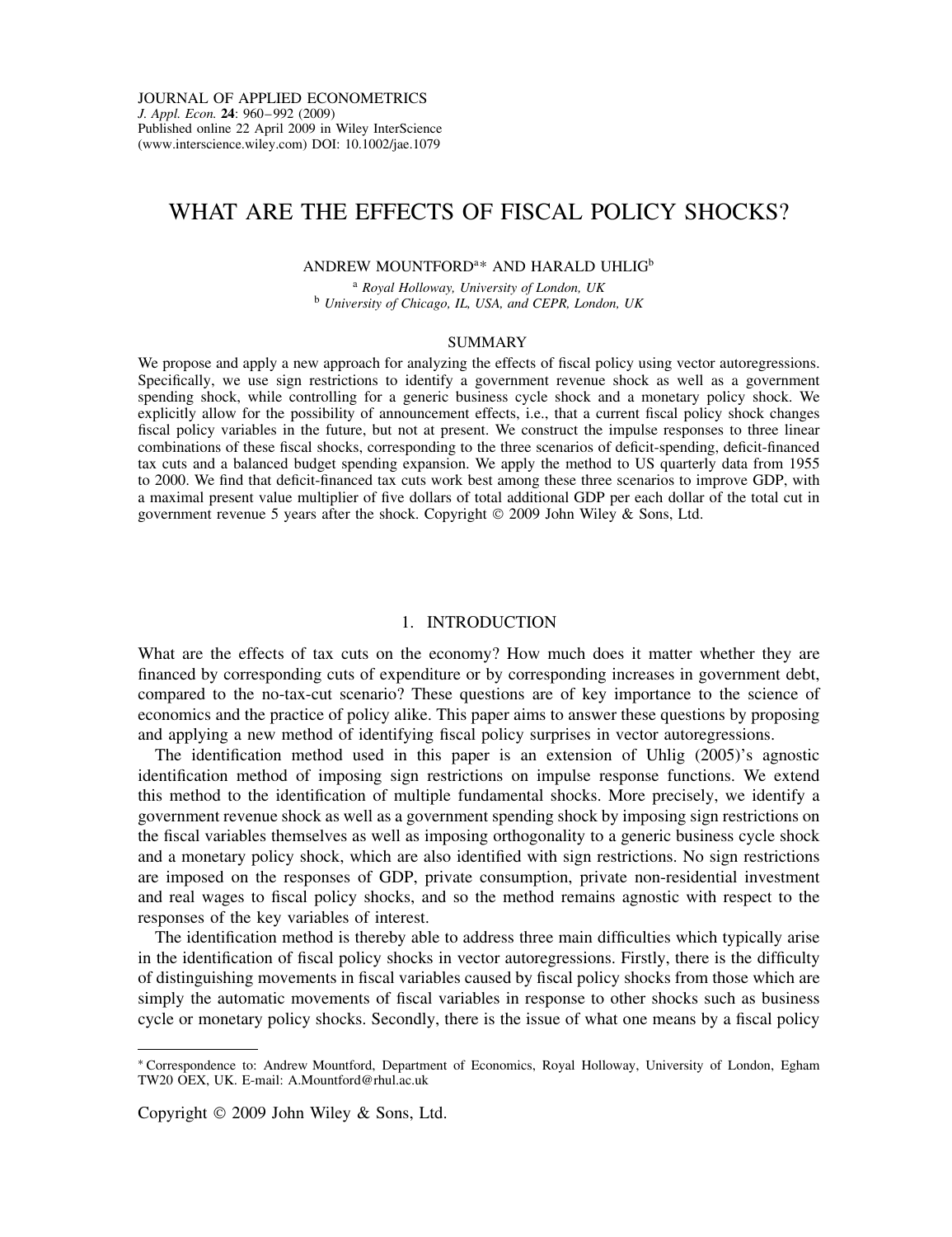shock. While there is agreement that a monetary policy shock entails a surprise rise in interest rates, several competing definitions come to mind for fiscal policy shocks. Finally, one also needs to take account of the fact that there is often a lag between the announcement and the implementation of fiscal policy and that the announcement may cause movements in macroeconomic variables before there are movements in the fiscal variables.

For the first problem we identify a business cycle shock and a monetary policy shock and require that a fiscal shock be orthogonal to both of them. This filters out the automatic responses of fiscal variables to business cycle and monetary policy shocks.

To address the second problem, we argue that macroeconomic fiscal policy shocks exist in a twodimensional space spanned by two basic shocks: a government revenue shock and a government spending shock. Different fiscal policies such as balanced budget expansions can then be described as different linear combinations of these two basic shocks. For example, a basic government spending shock is defined as a shock where government spending rises for a defined period after the shock, and which is orthogonal to the business cycle shock and the monetary policy shock. We choose to restrict responses for a year following the shock in order to rule out shocks where government spending rises on impact but then subsequently falls after one or two quarters. This provides additional identifying power.

For the third problem, we also identify fiscal policy shocks with the identifying restriction that the fiscal variable in question does not respond for four quarters, and then rises for a defined period afterwards. Restricting the responses of impulse responses as a means of identification is therefore particularly suitable for dealing with the announcement effect.

This paper therefore contributes to the recent and growing literature of employing vector autoregressions to analyze the impact of fiscal policy shocks, complementing the existing large literature analyzing monetary policy shocks; see, for example Leeper *et al*. (1996), Christiano *et al*. (1999) and Favero (2001) for excellent surveys. Most of the previous literature has identified fiscal shocks either by making assumptions about the sluggish reaction of some variables to fiscal policy shocks (see, for example, Blanchard and Perotti, 2002; Fatas and Mihov, 2001a,b; Favero, ´ 2002; Gal´ı *et al*., 2007) or by using additional information such as the timing of wars, detailed institutional information about the tax system and detailed historical study of policy decisions or elections (see, for example, Ramey and Shapiro, 1998; Edelberg *et al*., 1999; Blanchard and Perotti, 2002; Burnside *et al.*, 2003; Eichenbaum and Fisher, 2004).<sup>1</sup>

By contrast, this paper relies on macroeconomic time series data alone for shock identification and does not rely on assumptions about the sluggish reaction of some variables to macroeconomic shocks. Indeed it imposes no restrictions on the signs of the responses of the key variables of interest—GDP, private consumption, private non-residential investment and real wages—to fiscal policy shocks. The approach of this paper thus sharply differentiates it from previous studies and provides an important complementary method of analysis which, being a purely vector autoregressive approach, is automatically systematic and can be universally applied.

The method of identifying policy shocks using sign restrictions on impulse responses has been introduced and applied to monetary policy in Uhlig (2005). Uhlig's method is extended here by imposing orthogonality restrictions to the business cycle and monetary policy shocks as well as sign restrictions. Faust (1998) uses sign restrictions to identify monetary policy shocks, imposing them

<sup>&</sup>lt;sup>1</sup> There are a wide variety of other empirical studies investigating the effects of fiscal policy. The focus of this paper is on the analysis of the effects of fiscal policy using vector autoregressions and so we do not attempt to summarize this literature here. For an excellent survey see Hemming *et al*. (2000).

Copyright 2009 John Wiley & Sons, Ltd. *J. Appl. Econ.* **24**: 960–992 (2009)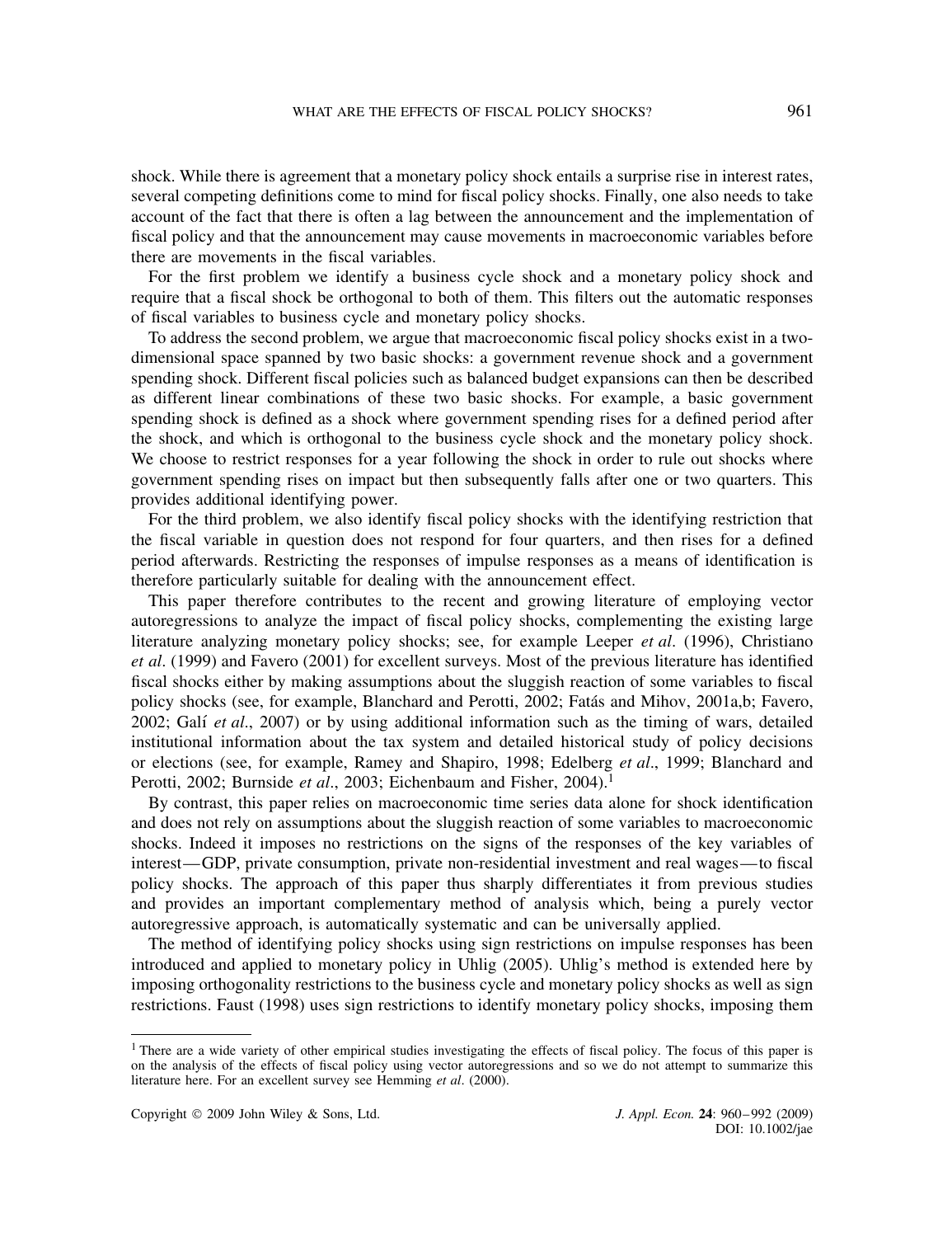only at the time of impact, however, and Canova and De Nicolo (2002, 2003) and Canova and Pina ` (1998) identify monetary shocks using sign restrictions on impulse response correlations. Canova and Pappa (2007) also identify fiscal shocks using sign restrictions on impulse response correlations but control for monetary policy shocks using data from economies (states and countries) belonging to monetary unions. More recently, Dedola and Neri (2007) have used sign restrictions to identify technology shocks and Mountford (2005), Peersman (2005), Benati and Mumtaz (2007), Dungey and Fry (2007) and Fry and Pagan (2007) have addressed the identification of multiple shocks using sign restrictions.

We apply our new approach to US quarterly data, from 1955 to 2000. We use the same definitions of government expenditure and revenue as Blanchard and Perotti (2002) in order not to obscure the implications of our new methodological approach by using different data definitions. We show that controlling for the business cycle shock is important when analyzing the consequences of fiscal policy. By linearly combining our two base fiscal policy shocks—i.e., the government revenue shock and the government spending shock—we analyze three policy scenarios: deficitspending, deficit-financed tax cuts and a balanced budget spending expansion. Comparing these three scenarios, we find that a surprise deficit-financed tax cut is the best fiscal policy to stimulate the economy, giving rise to a maximal present value multiplier of five dollars of total additional GDP per each dollar of the total cut in government revenue 5 years after the shock. Furthermore, we find that deficit spending weakly stimulates the economy, that it crowds out private investment without causing interest rates to rise, and that it does not cause a rise in real wages.

Despite the novel methodology developed in this paper, the results are reasonably similar to those of the existing literature. As with Blanchard and Perotti (2002), we find that investment falls in response to both tax increases and government spending increases and that the multipliers associated with a change in taxes to be much higher than those associated with changes in spending. This latter result also accords with the analysis of Romer and Romer (2007), who find large effects from exogenous tax changes. With regard to private consumption we find, in common with Blanchard and Perotti (2002) and Gal´ı *et al*. (2007), that consumption does not fall in response to an unexpected increase in government spending. However, in contrast to these studies we do not find that consumption rises strongly. Our results show that the response of consumption is small and only significantly different from zero on impact and are thus more in line with those of Burnside *et al*. (2003), who find that private consumption does not change significantly in response to a positive spending shock.<sup>2</sup> Finally, we find that real wages do not rise in response to an increase in government spending and have a negative response on impact and at longer horizons. Thus the responses of investment, consumption and real wages to a government spending shock are difficult to reconcile with the standard Keynesian approach, although they are also not the responses predicted by the benchmark real business cycle model either.

As an open issue for future research, we leave the question as to how far the responses calculated here are consistent with general equilibrium modeling, or whether additional restrictions from general equilibrium modeling ought to be imposed during estimation. Chung and Leeper (2007) have recently pointed out that long-run budget balance needs to hold and that this implies restrictions on the VAR coefficients. Put differently, it ought to be obvious that one cannot forever

<sup>2</sup> Theoretical explanations for why consumption does not fall in response to a government spending shock in an infinite horizon framework are given by Devereux *et al.* (1996), in a model with increasing returns to scale and Galí *et al.* (2007) in a model with both sticky prices and 'Non-Ricardian' agents.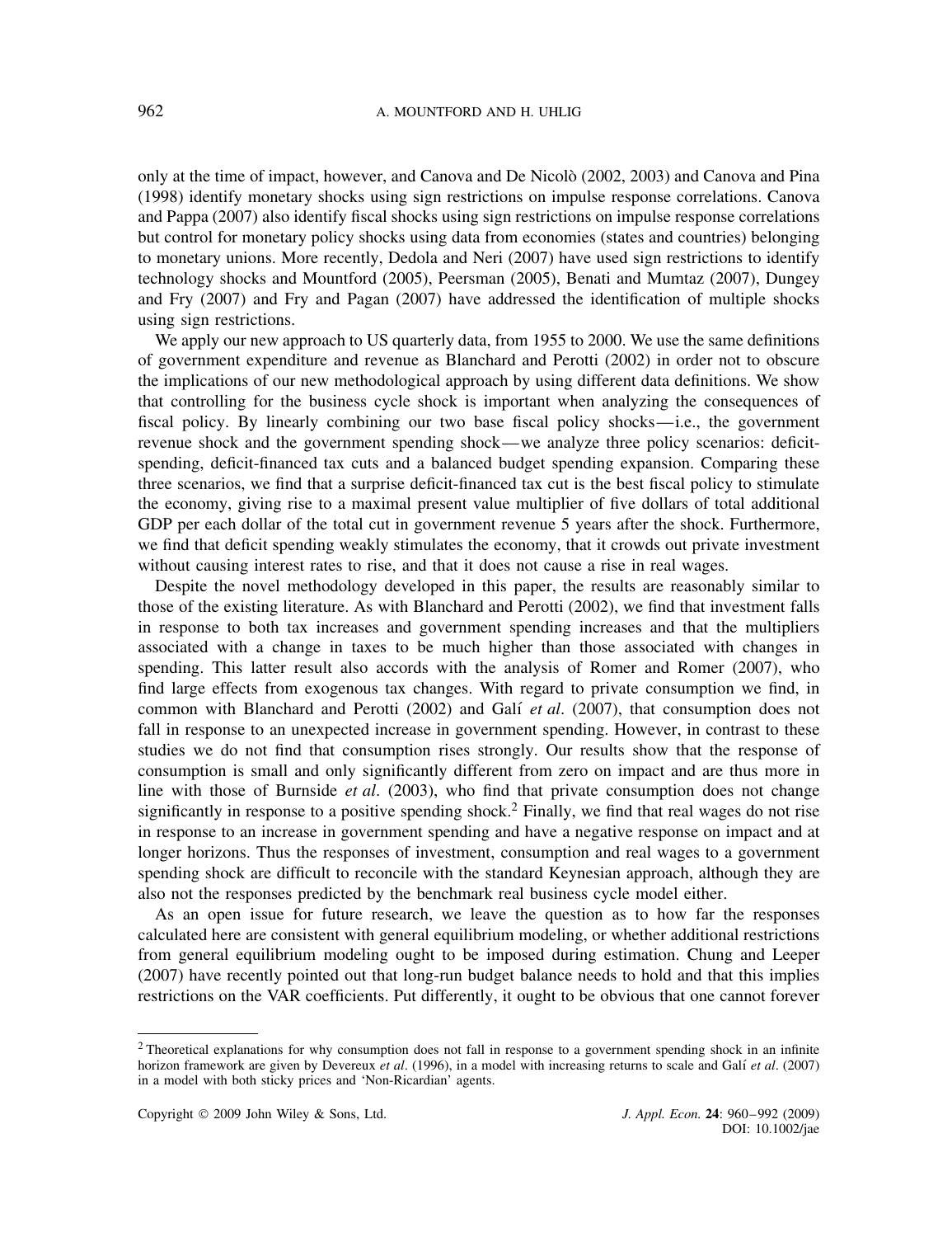stimulate the economy with deficit-financed tax cuts: they eventually need to be repaid. We agree with Chung and Leeper that this issue is important and merits further attention.

The paper is comprised of three main sections. Section 2 describes the identification procedure and the VAR. The empirically identified basic shocks are presented in Section 3, while Section 4 conducts policy analysis and compares the results with those of the existing literature in Section 4.6. The Appendix contains additional detail, in particular on the VAR framework and the sign restriction methodology, as well as describing the data sources.

#### 2. IDENTIFYING FISCAL POLICY SHOCKS

A fiscal policy shock is a surprise change in fiscal policy. However, there is no such thing as a fiscal policy shock per se. Fiscal policy encompasses a wide variety of policies: there is an endless list of types of incomes, for which the tax rules could be changed, or categories of government spending, where changes could occur. In this paper we address the much broader and traditional 'macro'-economic issue of the effects on the aggregate economy of aggregate fiscal variables. Even so, there still remain a large set of possible policies since changes in fiscal policy could, for example, be about changing the tax-debt mix for financing a given stream of government spending, or about changing the level of spending for a given level of debt.

In this paper we view fiscal policy shocks as existing in a two-dimensional space spanned by two basic impulse vectors: a government revenue shock and a government spending shock. We identify each of these basic fiscal policy shocks by imposing a positive reaction of the impulse response of the appropriate fiscal variable—i.e., government revenue or government spending—for quarters  $k = 0, \ldots, 3$  following the shock and by requiring it to be orthogonal to a business cycle shock and a monetary policy shock, which in turn are also identified using sign restrictions. If we were not to control for the state of the business cycle, it would be easy to end up confusing, for example, an increase in government receipts due to a business cycle upturn with an upturn 'caused' by a tax increase. Note that we do not require the two fiscal policy shocks to be mutually orthogonal.

Rather than simultaneously identifying all three (or all four) shocks, subject to the orthogonality restrictions, we first identify the business cycle shock and monetary policy shock via a criterion function based on the sign restrictions, thus ascribing as much movement as possible to these shocks. The fiscal shocks are then identified via sign restrictions as well as the orthogonality restrictions. This procedure may be reminiscent of a causal ordering. If the criterion function was linear, one could linearly recombine the variables such that the first variable now corresponds to that linear combination of the criterion function: a Cholesky decomposition would then make the first shock explain as much as possible of the one-step-ahead prediction error in that first variable, thus maximizing the criterion function. Since our criterion function is nonlinear and involves the impulse responses for several periods, one could not rewrite the problem in this manner, but the analogy may still be helpful to understand the procedure and the results.

A further thorny and well-understood challenge when identifying fiscal policy shocks is the problem of the possible lag between the announcement and implementation of changes in fiscal policy. Considering the potentially lengthy debates in legislatures about, say, a reduction in tax rates, the change in government revenue is fairly predictable by the time the tax reduction actually takes effect. Forward-looking individuals and firms can adjust their economic choices before that date. While the tax change will happen eventually, the surprise of a change in fiscal policy occurs earlier. Our identification procedure is easily adapted to deal with this problem by directly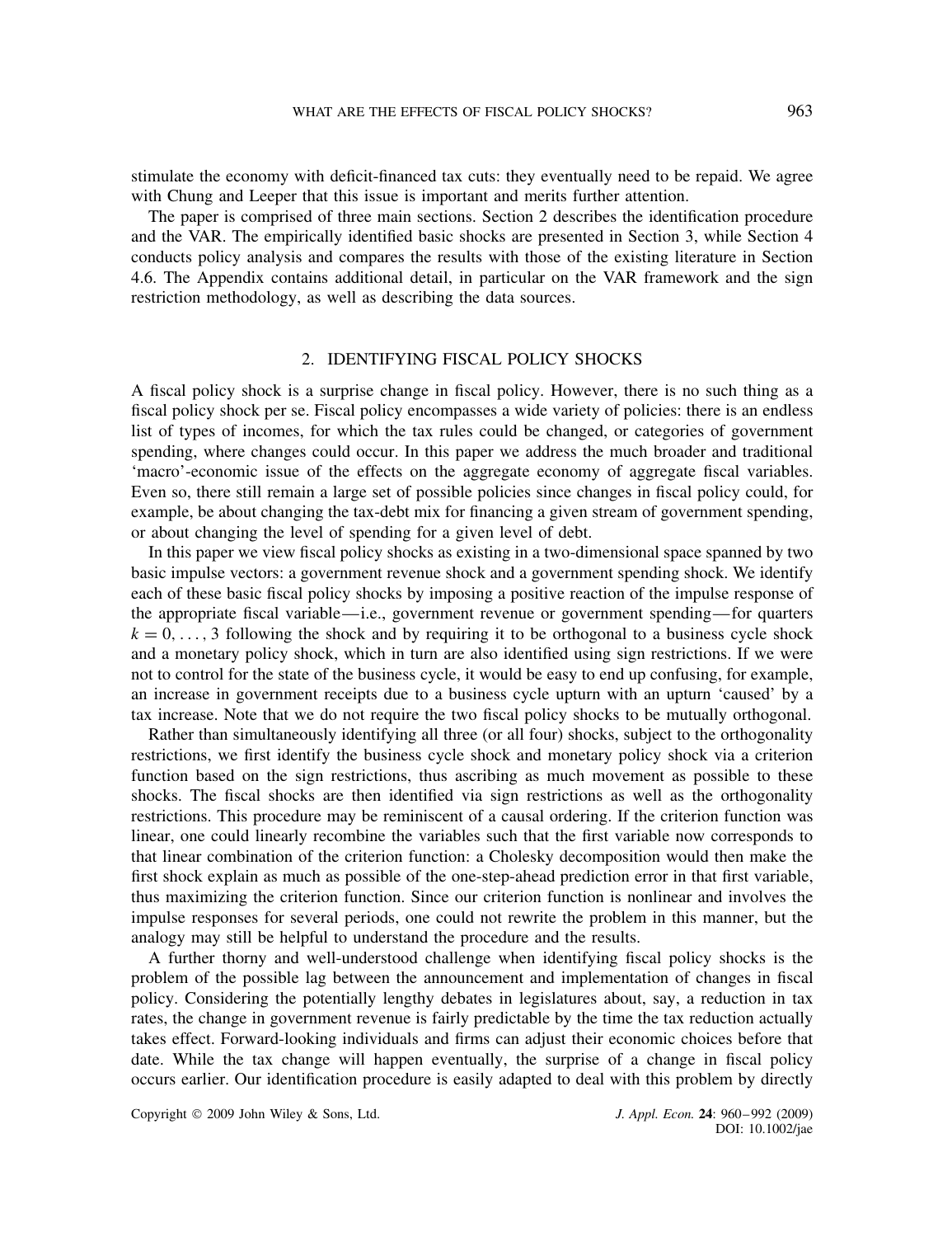identifying a shock for which there is a lag between the announcement and the implementation of the change in fiscal policy. In particular, we shall identify announced fiscal policy shocks, where government spending only rises in the fourth quarter following the shock but shows no reaction beforehand  $3$ 

Given the two basic fiscal shocks, different fiscal policy scenarios can be described as sequences of different linear combinations of these two basic shocks. For example, we will define a balanced budget expansionary fiscal scenario as a sequence of a linear combination of the two basic shocks such that the increase in government spending is matched by the increase in tax revenue for a sequence of five quarters,  $k = 0, \ldots, 4$ , following the initial shock.

### **2.1. The VAR and Identifying Restrictions**

We use a VAR in GDP, private consumption, total government expenditure, total government revenue, real wages, private non-residential investment, interest rate, adjusted reserves, the producer price index for crude materials and the GDP deflator. The VAR system consists of these 10 variables at a quarterly frequency from 1955 to 2000, has six lags, no constant or a time trend, and uses the logarithm for all variables except the interest rate, where we have used the level. The chosen approach largely dictates the choice of these variables. GDP, private consumption, private investment and real wages are included as the focus of interest. Private consumption is also included because the consumption–GDP ratio has predictive value for GDP, as Cochrane (1994) has shown. Real wages are also included as Neoclassical and New Keynesian models tend to predict different signs for the responses of real wages to deficit-spending shocks, with the former predicting negative and the latter positive responses (see Ramey and Shapiro, 1998). The monetary and price variables are there to identify monetary policy shocks. All the components of national income are in real per capita terms. A more detailed description can be found in Appendix B.

The two fiscal variables in the VAR are defined in the same way as in Blanchard and Perotti (2002). Thus total government expenditure is total government consumption plus total government investment and total government revenues is total government tax revenues minus transfers. Netting out transfer payments from the government revenue variable is a non-trivial decision, but we have chosen to use Blanchard and Perotti's (2002) data definitions in order to emphasize the implications of the new identification technique rather than have the results obscured by using different data definitions.

#### **2.2. The Identifying Assumptions in Detail**

An overview of our identifying sign restrictions on the impulse responses is provided in Table I. A business cycle shock is defined as a shock which jointly moves output, consumption, nonresidential investment and government revenue in the same direction for four quarters following the shock. Since we associate business cycles with the more substantial movements in these variables, we identify the business cycle shock by a criterion function, which rewards large impulse responses in the right directions more than small responses and penalizes responses of the wrong sign.

Such a co-movement is consistent with both demand and supply side shocks and hence the approach remains 'agnostic' on the issue of the determinants of business cycle fluctuations. The

<sup>&</sup>lt;sup>3</sup> In this respect the identified shocks resemble a type of 'news shock' about fiscal policy and so are related to the shocks identified by Beaudry and Portier (2003).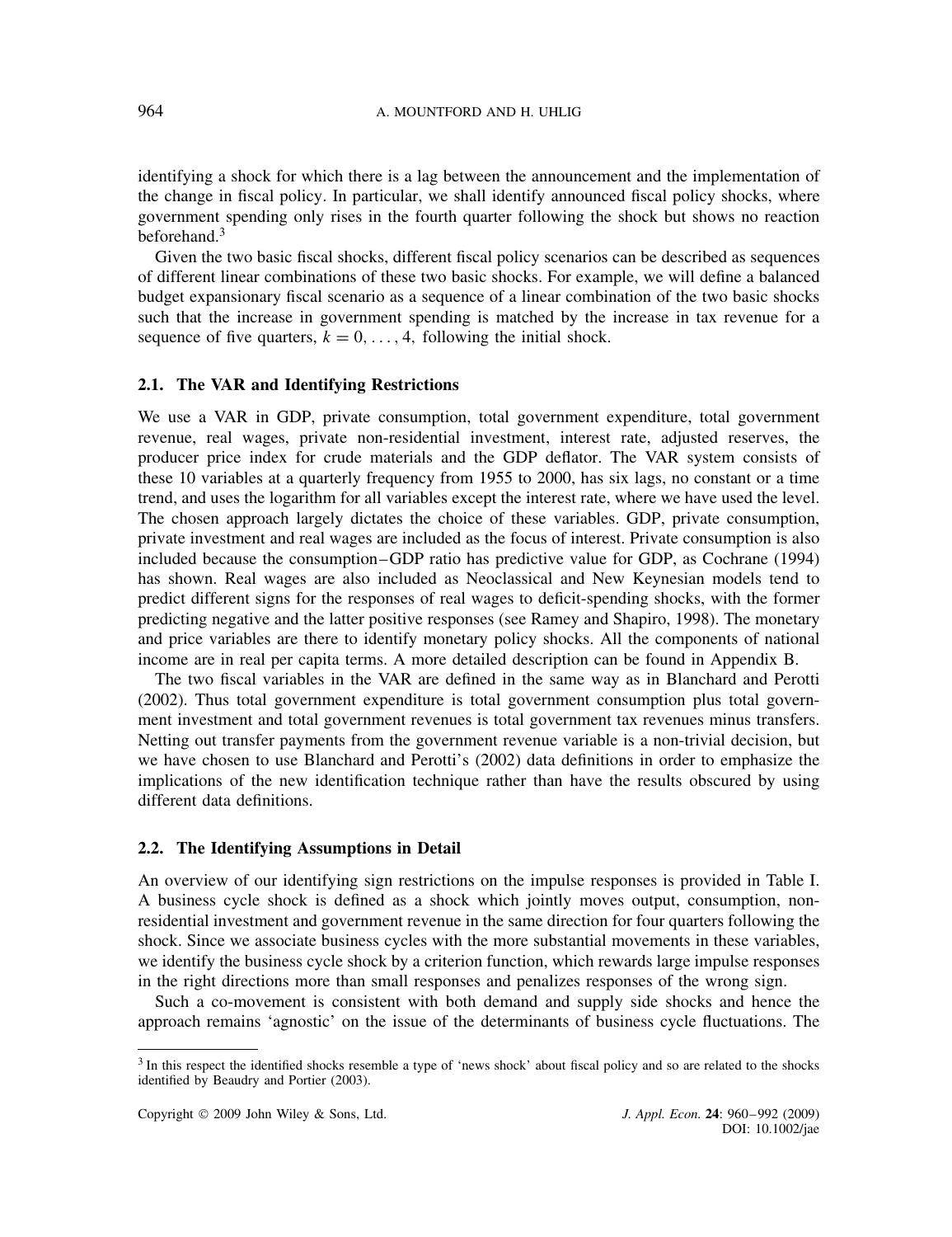|                                                                                |  | Gov. revenue Gov. spending GDP, cons. non-res.inv. Interest rate Adjusted reserves Prices |  |  |
|--------------------------------------------------------------------------------|--|-------------------------------------------------------------------------------------------|--|--|
| Non-fiscal shocks<br>Business cycle<br>Monetary policy                         |  |                                                                                           |  |  |
| <b>Basic fiscal policy shocks</b><br>Government revenue<br>Government spending |  |                                                                                           |  |  |

Table I. Identifying sign restrictions

This table shows the sign restrictions on the impulse responses for each identified shock. 'Cons' stands for private consumption and 'Non-res. inv.' stands for non-residential investment. A  $'$  +' means that the impulse response of the variable in question is restricted to be positive for four quarters following the shock, including the quarter of impact. Likewise, a '-' indicates a negative response. A blank entry indicates that no restrictions have been imposed.

restriction that government revenues increase with output in the business cycle shock should be emphasized. This is our crucial identifying assumption for fiscal policy shocks: when output and government revenues move in the same direction, we essentially assume that this must be due to some improvement in the business cycle generating the increase in government revenue, not the other way around. We regard this is as a reasonable assumption and consistent with a number of theoretical views. Furthermore, our identifying assumptions are close to minimal: some assumptions are needed to say anything at all. The orthogonality assumption a priori excludes the view that positive co-movements of government revenues and output are caused by some form of short term 'Laffer curve' or 'fiscal consolidation' effect from a surprise rise in taxes.4

A monetary policy shock moves interest rates up and reserves and prices down for four quarters after the shock. These identifying restrictions are close to those used in Uhlig (2005). We also require the monetary policy shock to be orthogonal to the business cycle shock. The main purpose of characterizing the business cycle and monetary shocks is to filter out the effects of these shocks on the fiscal variables. The additional orthogonalization among these two shocks has no effect on that.

Fiscal policy shocks are identified only through restricting the impulse responses of the fiscal variables and through the requirement that they are orthogonal to both business cycle shocks as well as monetary policy shocks. As stated above, we identify two basic fiscal shocks—a 'government spending shock' and a 'government revenue shock'—employing tight identifying restrictions where the responses of fiscal variables are restricted for a defined period after the shock. For example, a basic government spending shock is defined as a shock where government spending rises for a year after the shock. These tight restrictions are designed to rule out very transitory shocks to fiscal variables where, for example, government spending rises on impact but falls after one or two quarters. Nonetheless we have checked that our results are robust to weaker identifying restrictions where responses are only restricted on impact. Finally, it should be noted that we do not restrict the behavior of government revenue when identifying the government spending shock or vice versa. This is not necessary since all that is required to describe the twodimensional space of fiscal policy shocks are two linearly independent vectors. However, it is

<sup>4</sup> The 'Laffer curve' is a phenomenon which, if it exists, may be expected to operate over the medium term and so would not be ruled out by the short-run sign restrictions imposed. Indeed Figure 11 shows that the responses of government revenue in response to a tax cut can be positive in the medium term. See Trabandt and Uhlig (2006), Giavazzi *et al*. (1990, 2000) and Perotti (1999) for analysis on this issue.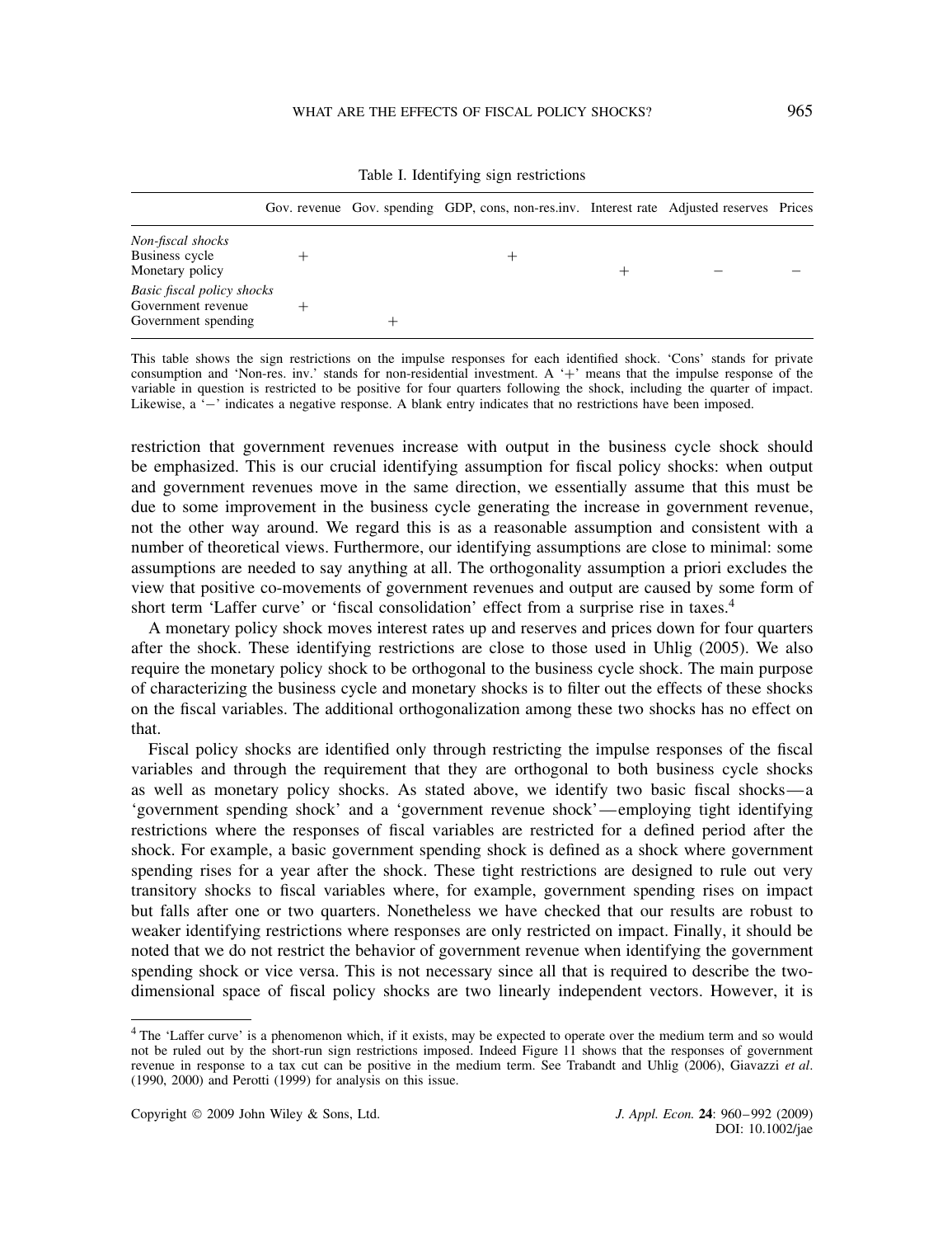possible to place restrictions on these shocks so that, for example, government revenue's response to a government spending shock is initially zero. An example of such restrictions are the year delayed fiscal shocks in Figures 5 and 8, where fiscal responses are restricted to be zero for a year following the announcement of the shock.

Details on the estimation as well as on the implementation of the identification strategies, including these zero restrictions, are described in Appendix A and in Mountford and Uhlig (2002).

#### 3. RESULTS

The identified fundamental shocks for each time period are displayed in Figure 1. The shocks are identified for each draw from the posterior and the 16th, 50th and 84th quantiles plotted. The impulse responses for these fundamental shocks are shown in Figures 2–9, where we have plotted the impulse responses of all our 10 variables to the shocks. The figures plot the 16th, 50th and 84th quantiles of these impulse responses, calculated at each horizon between 0 and 24 quarters after the shocks. The impulses restricted by the identifying sign restrictions are identified by the shaded area in the figures.

### **3.1. The Business Cycle Shock**

The identified business cycle shocks are plotted in the first panel of Figure 1, where the NBER recession dates are shaded. The identified shocks correspond well with the NBER dates, with the only anomalies being the 1981–82 recession, which is not picked up, and the short 1990–91 recession, which does not appear to be very different in scale from other clusters of negative shocks.

The impulse responses of the business cycle shock are plotted in Figure 2. In response to the business cycle shock, output, consumption, non-residential investment and government revenue increase in the first four quarters by construction. Given that no restriction is placed on these responses after four periods, it is notable that all of these responses are persistent. Government revenues increase approximately twice as much in percentage terms as GDP. There is no contradiction here, provided marginal tax rates are approximately twice average tax rates. The persistence in the non-residential investment variable indicates that a business cycle shock may increase the steady-state capital to labor ratio and so generate a higher level of steadystate income, consumption and government revenue. It must be stressed that these responses are consistent with both demand and supply side explanations of the business cycle and this paper is agnostic on the issue of the relative importance and persistence of demand and supply shocks.

The responses of the monetary variables and the government spending variable to the business cycle shock were not restricted at all by the identification method, and their responses are quite interesting. The interest rate rises and the adjusted reserves fall in response to a positive business cycle shock. This could be caused by a systematic counter-cyclical response of monetary policy over the sample period, which fits with the description of monetary policy given by Romer and Romer (1994). The fall in adjusted reserves (compared to the no-business-cycle-shock scenario) would indicate that this counter-cyclical response is rather strong.

Government expenditures, in contrast, do not behave in a counter-cyclical fashion. Rather, they increase, slowly, with a positive business cycle shock. Thus, if a business cycle boom fills the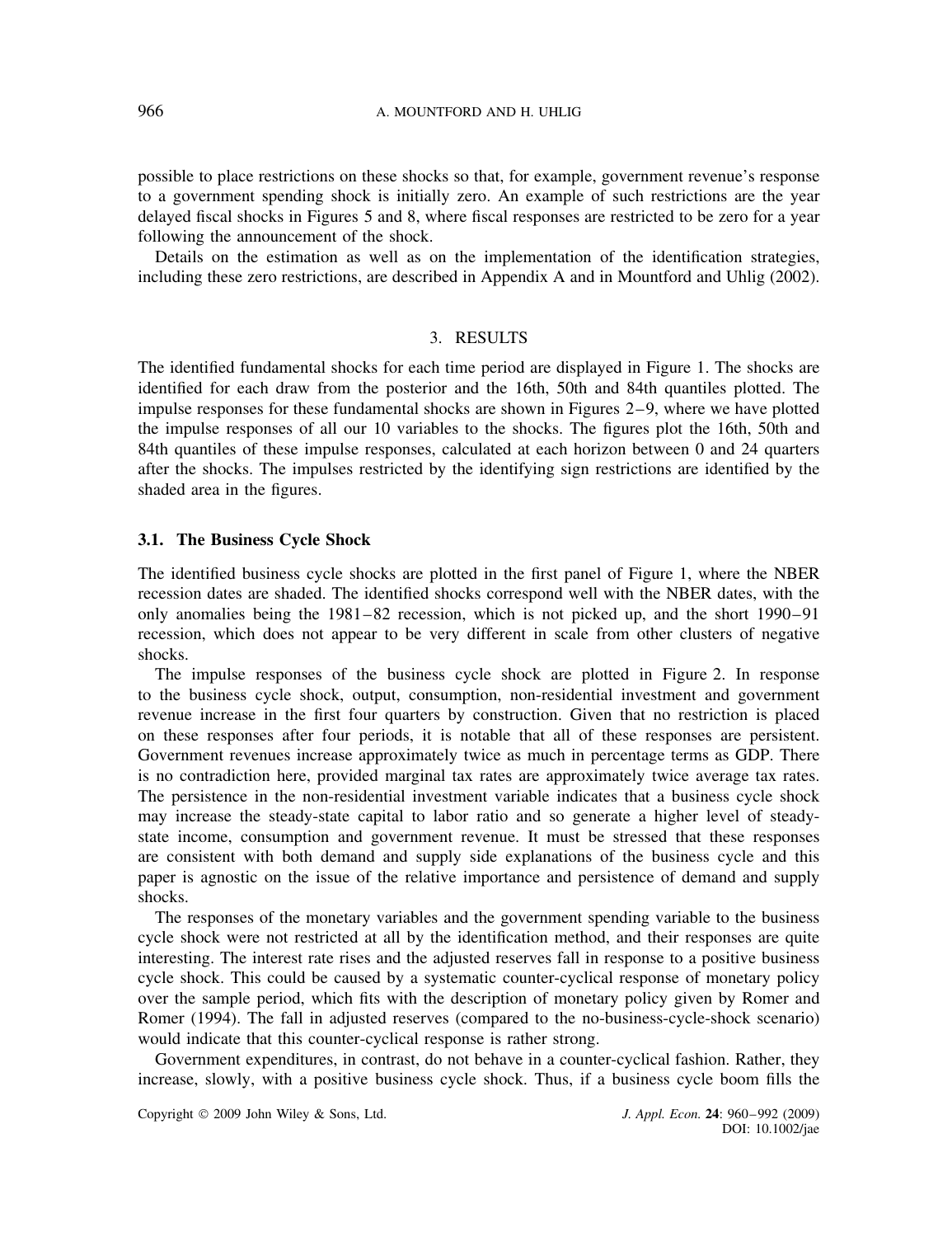

Figure 1. The shocks identified by the VAR: the business cycle shocks are identified first, the monetary policy shocks are identified second and the government revenue and government spending shocks are identified third. The shaded areas represent NBER recessions in the business cycle plot and a change of president in the fiscal plots. This figure is available in color online at www.interscience.wiley.com/journal/jae

government's coffers with cash, it will spend more eventually. Note again that, following Blanchard and Perotti (2002), we chose the government expenditure variable to be government consumption and investment in order to isolate changes in government expenditure from automatic changes over the business cycle. Thus the government expenditure variable does not include transfer payments which almost surely would automatically vary counter-cyclically.

Copyright 2009 John Wiley & Sons, Ltd. *J. Appl. Econ.* **24**: 960–992 (2009)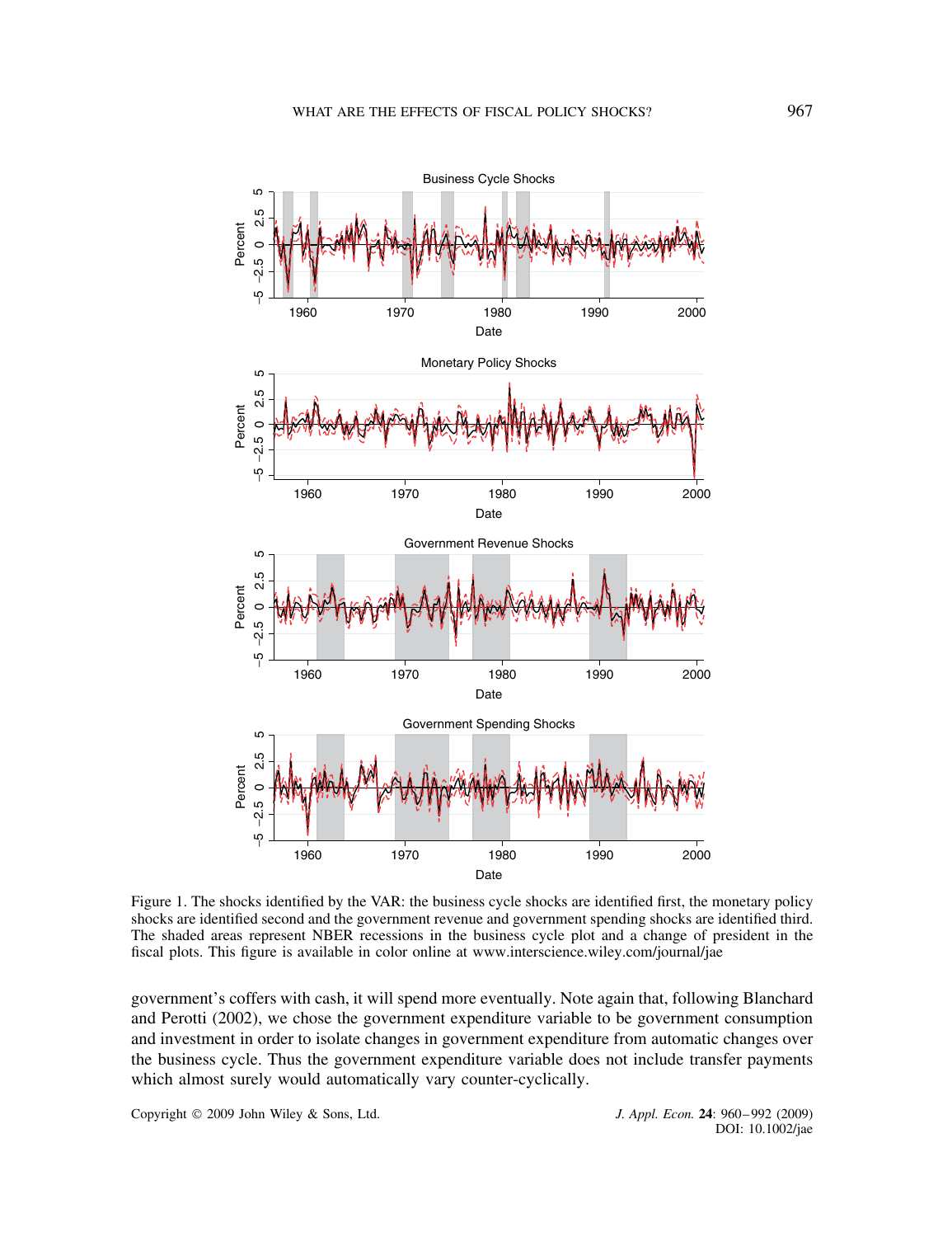

Figure 2. The business cycle shock ordered first. The shaded areas indicate the impulses directly restricted by the identification procedure. This figure is available in color online at www.interscience.wiley.com/journal/jae

### **3.2. The Monetary Policy Shock**

The identified monetary policy shocks are plotted in the second panel of Figure 1. Again these identified shocks correspond well with the existing literature, such as Bernanke and Mihov's (1998) plot of monetary policy stance, and are on average negative (indicating a loose policy stance) in the late 1970s, positive (indicating a tight policy stance) in the early 1980s, as well as being more volatile in the Volcker experiment period, 1979–82.

The response to a monetary policy shock is shown in Figure 3. Note that we have constructed the monetary policy shock to be orthogonal to the business cycle shock shown in Figure 2. Thus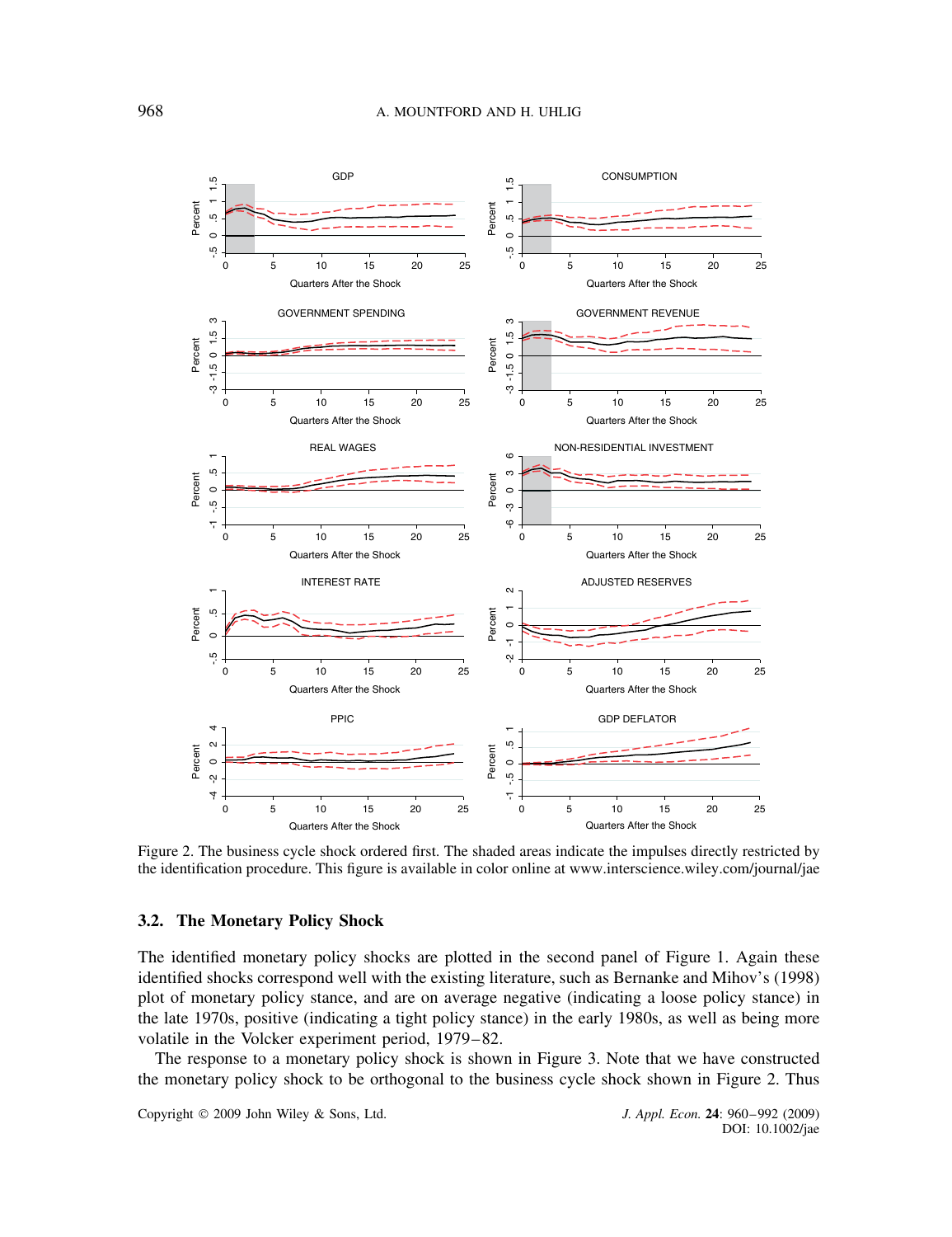

Figure 3. The monetary policy shock ordered second. The shaded areas indicate the impulses directly restricted by the identification procedure. This figure is available in color online at www.interscience.wiley.com/journal/ jae

this shock represents that part of the unanticipated quarterly change in monetary policy that is not accounted for by systematic responses over the quarter to unanticipated business cycle shocks. A consequence of our identification strategy is that if, rather counter-intuitively, monetary policy shocks should be such that surprise rises in the interest rate cause short-term increases in output, consumption and investment, then these effects would be captured by the business cycle shock shown in Figure 2, not by the monetary shock shown here. Thus output, consumption and investment in Figure 3 have a propensity to fall in the short term almost by construction and they do, although interestingly by very little. Over the medium term, monetary policy shocks

Copyright 2009 John Wiley & Sons, Ltd. *J. Appl. Econ.* **24**: 960–992 (2009)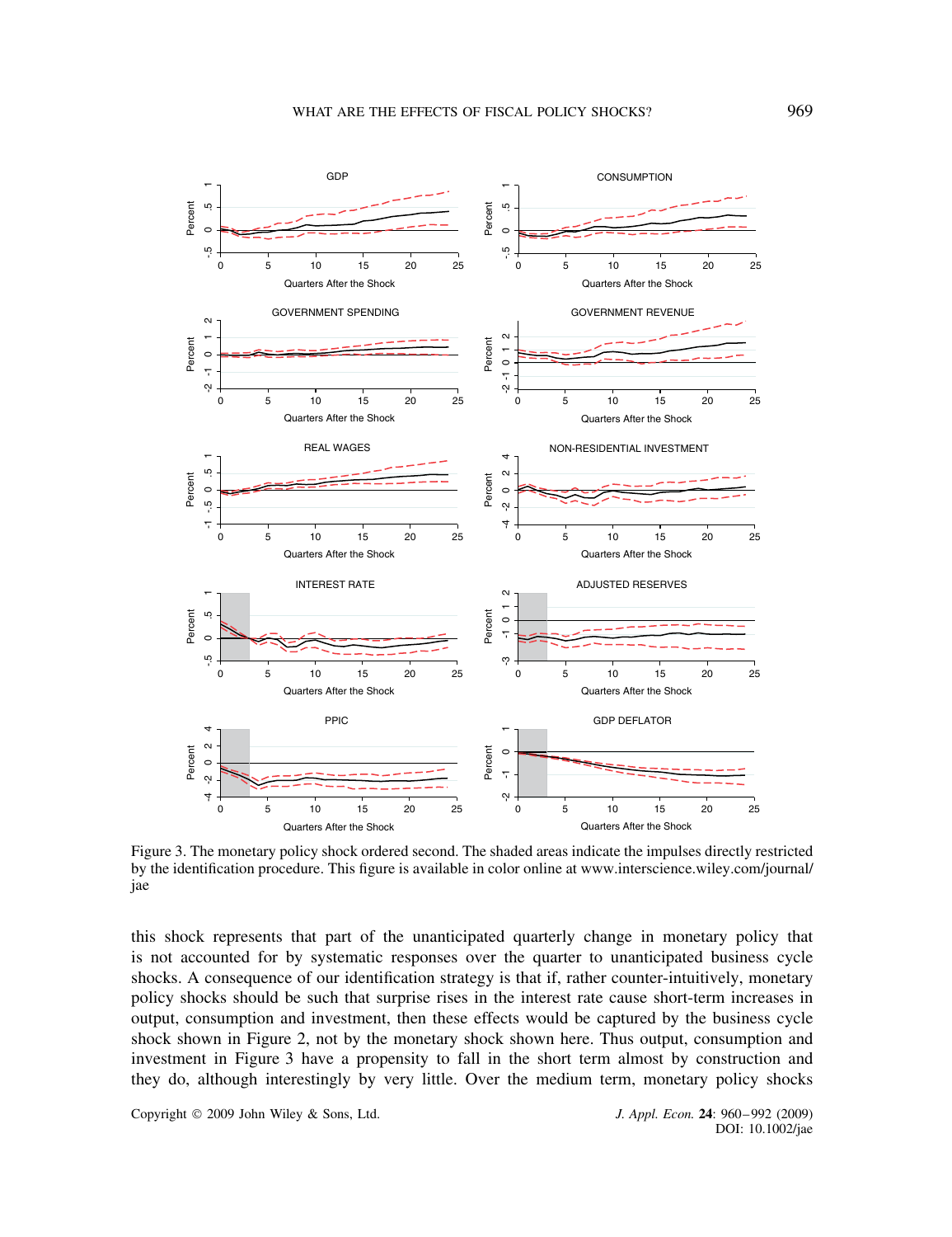

Figure 4. The basic government revenue shock, identified by orthogonality to the business cycle shock and monetary policy shock as well as a positive impulse response function of government revenues for four quarters after the shock. The restriction is indicated by the shaded area on the graph. This figure is available in color online at www.interscience.wiley.com/journal/jae

are associated with a marginally lower interest rate and increases in income, consumption and wages. These results are thus not inconsistent with the findings in Uhlig (2005): there, without orthogonality to the business cycle shock, sign restriction methods do not deliver a clear direction for real GDP in response to a surprise rise in interest rates.

What is a little surprising is the rise in government revenue in response to the rise in interest rates. One plausible, although not the only, explanation for this is that over the sample period monetary and fiscal policy was coordinated so that a monetary tightening was accompanied by a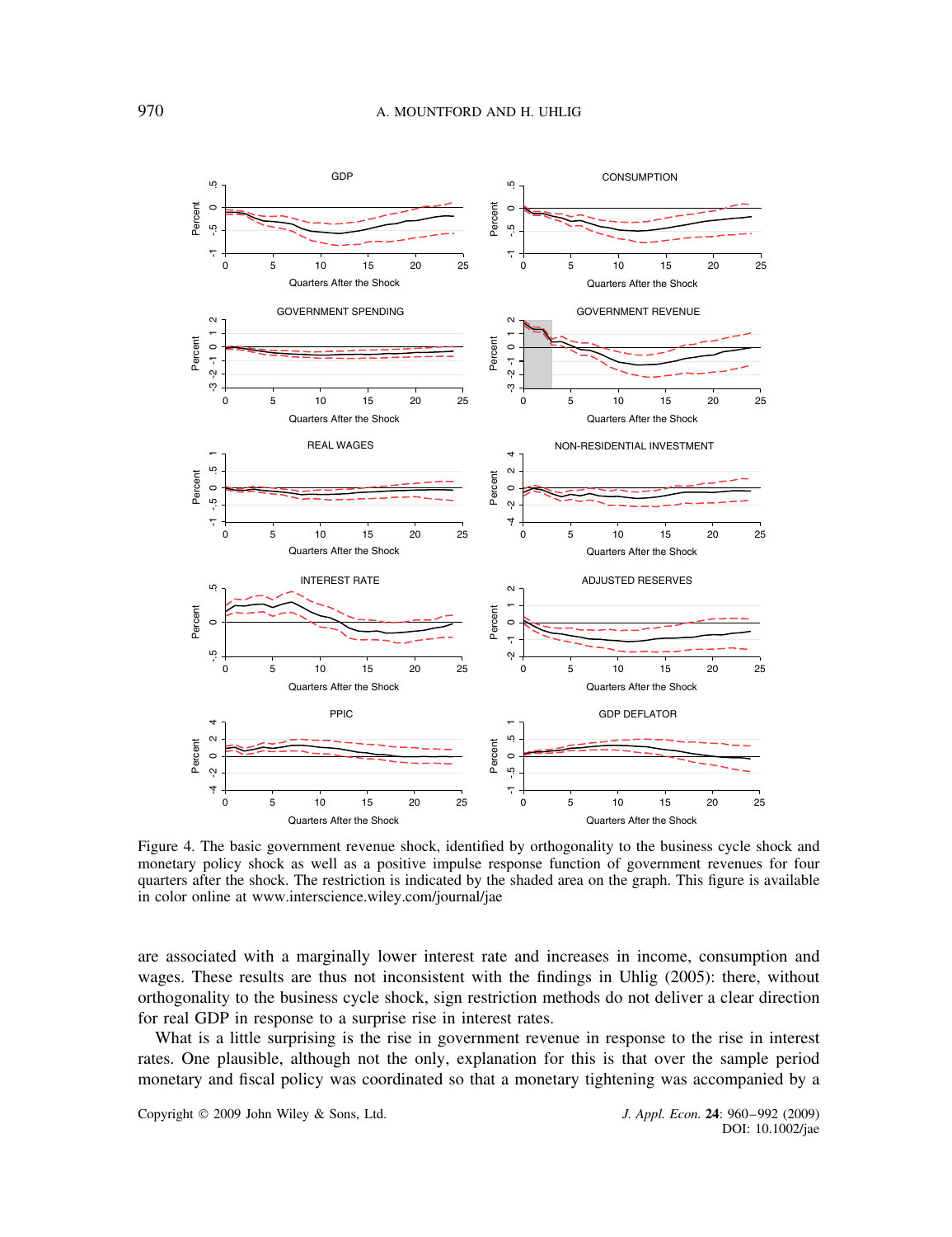

Figure 5. The announced or anticipated basic government revenue shock, identified by orthogonality to the business cycle shock and monetary policy shock as well as a zero impulse response for the first four quarters and a positive impulse response function for the next four quarters of government revenues. The restriction is indicated by the shaded area on the graph. This figure is available in color online at www.interscience.wiley.com/journal/jae

fiscal tightening via an increase in taxes. If this were the case then there would be a danger that requiring fiscal shocks to be orthogonal to monetary policy shocks will cause biases in the results. For this reason we have checked the robustness of our identified fiscal shocks by identifying them both second (orthogonal to only the business cycle shock) and third (orthogonal to both the business cycle and monetary policy shocks). We find that the responses of the real variables are very similar in both these specifications and hence any bias is small. This may be because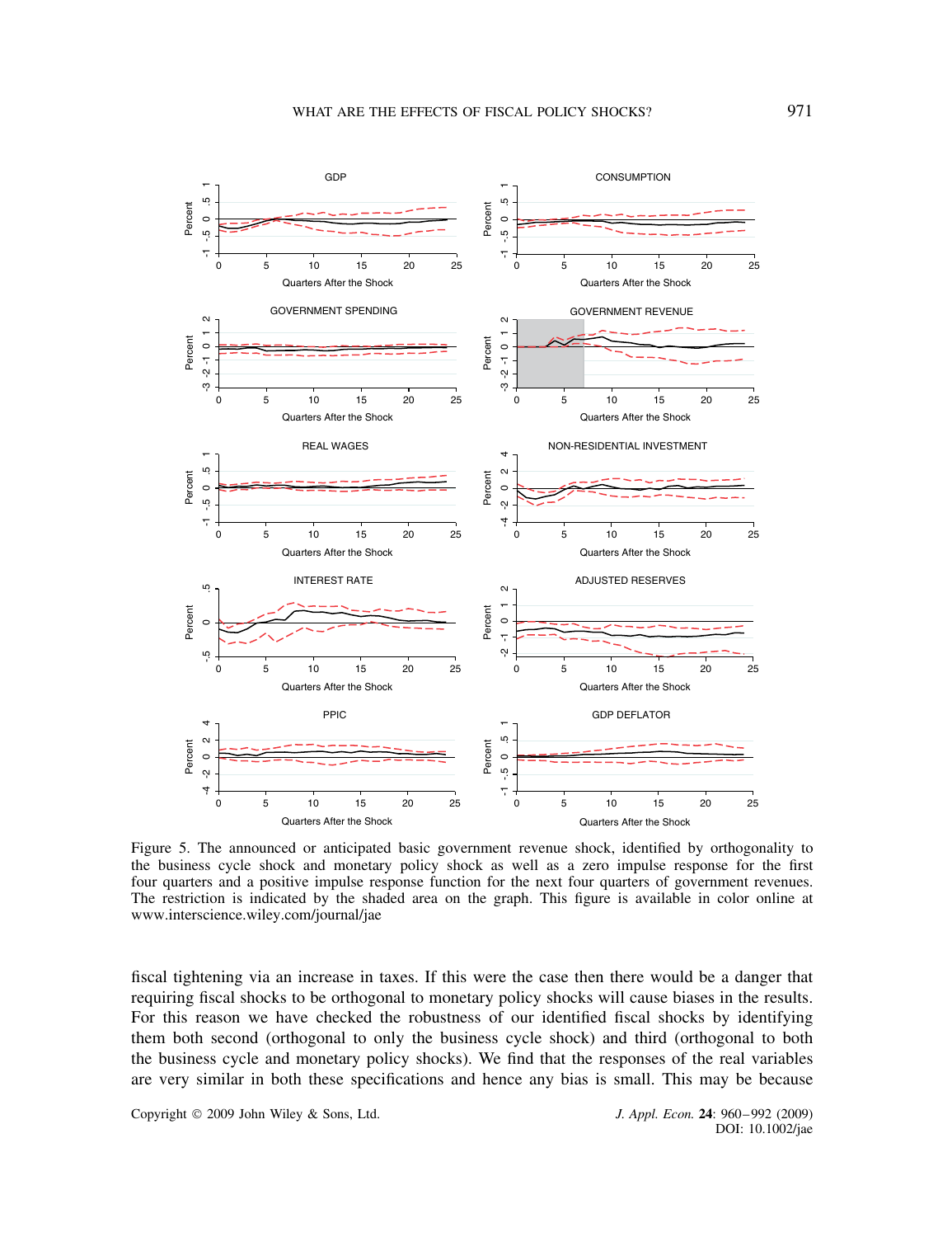

Figure 6. A comparison of the median responses of an anticipated (solid line) and unanticipated (dashed line) government revenue shock, where the impulses are plotted so that the time period of the implementation of the tax rise is the same. This figure is available in color online at www.interscience.wiley.com/journal/jae

monetary policy shocks do not appear have a large effect on real macroeconomic variables. We conclude from this that controlling for the monetary policy shock is not important when analyzing the consequences of fiscal policy; see Mountford and Uhlig (2002) for a greater discussion of this issue.

## **3.3. The Basic Government Revenue Shock**

A basic government revenue shock is identified as a shock that is orthogonal to the business cycle and monetary policy shock and where government revenue rises for a year after the shock. The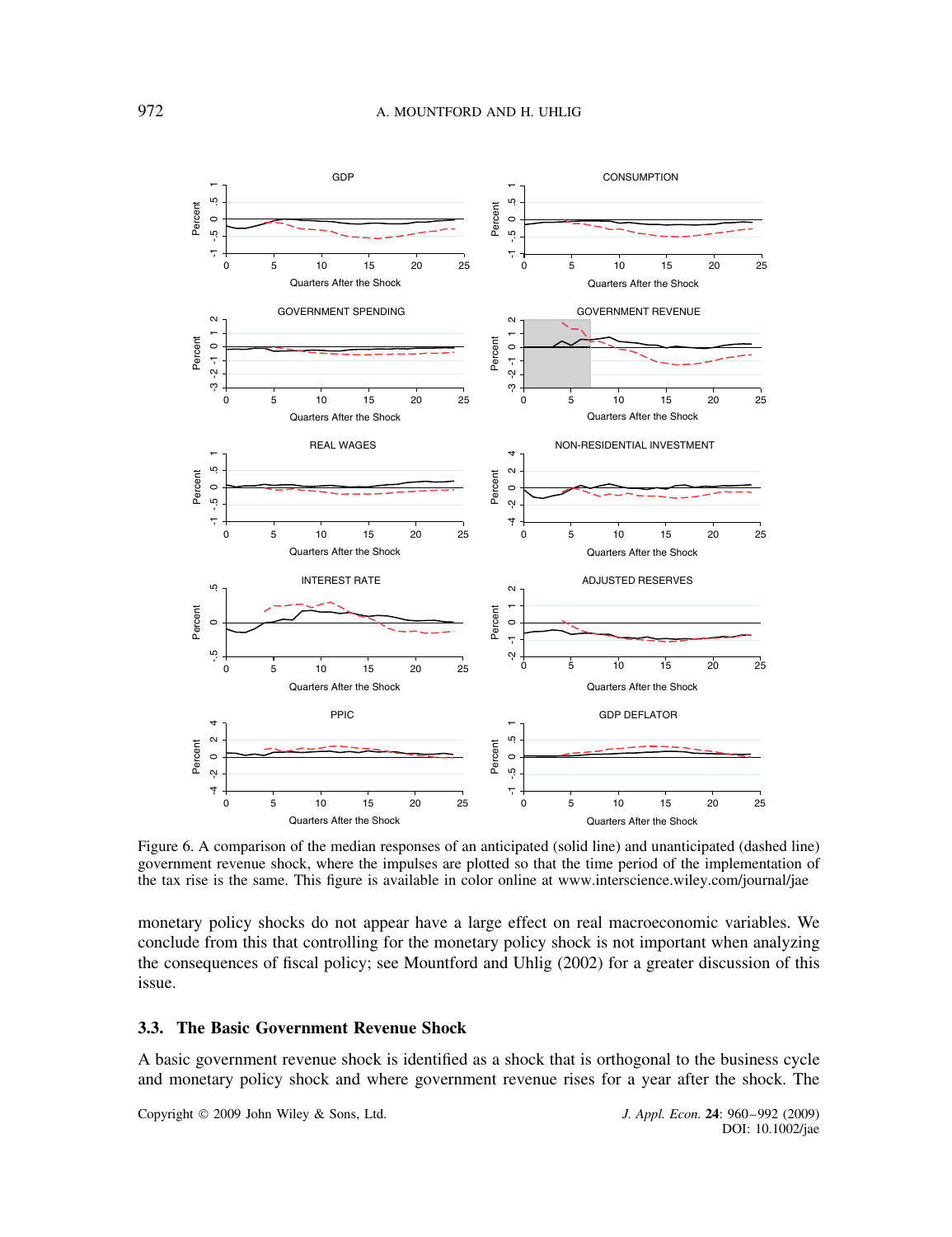

Figure 7. The basic government expenditure shock, identified by orthogonality to the business cycle shock and monetary policy shock as well as a positive impulse response function of government expenditures for four quarters after the shock. The restriction is indicated by the shaded area on the graph. This figure is available in color online at www.interscience.wiley.com/journal/jae

identified government revenue shocks are plotted in the third panel of Figure 1, where the change from shaded to non-shaded areas denotes changes in presidential terms. These identified shocks correspond, in part at least, with Romer and Romer's (2007) measure of exogenous tax changes, in that the shocks are on average negative in the mid 1960s and mid 1980s and positive in the early 1990s. They also clearly pick up the large effects of the 1975 Tax Reduction Act.

The impulse responses for this shock are displayed in Figure 4. Figure 4 shows that the responses of the real variables of interest to a standard government revenue shock are intuitive. GDP,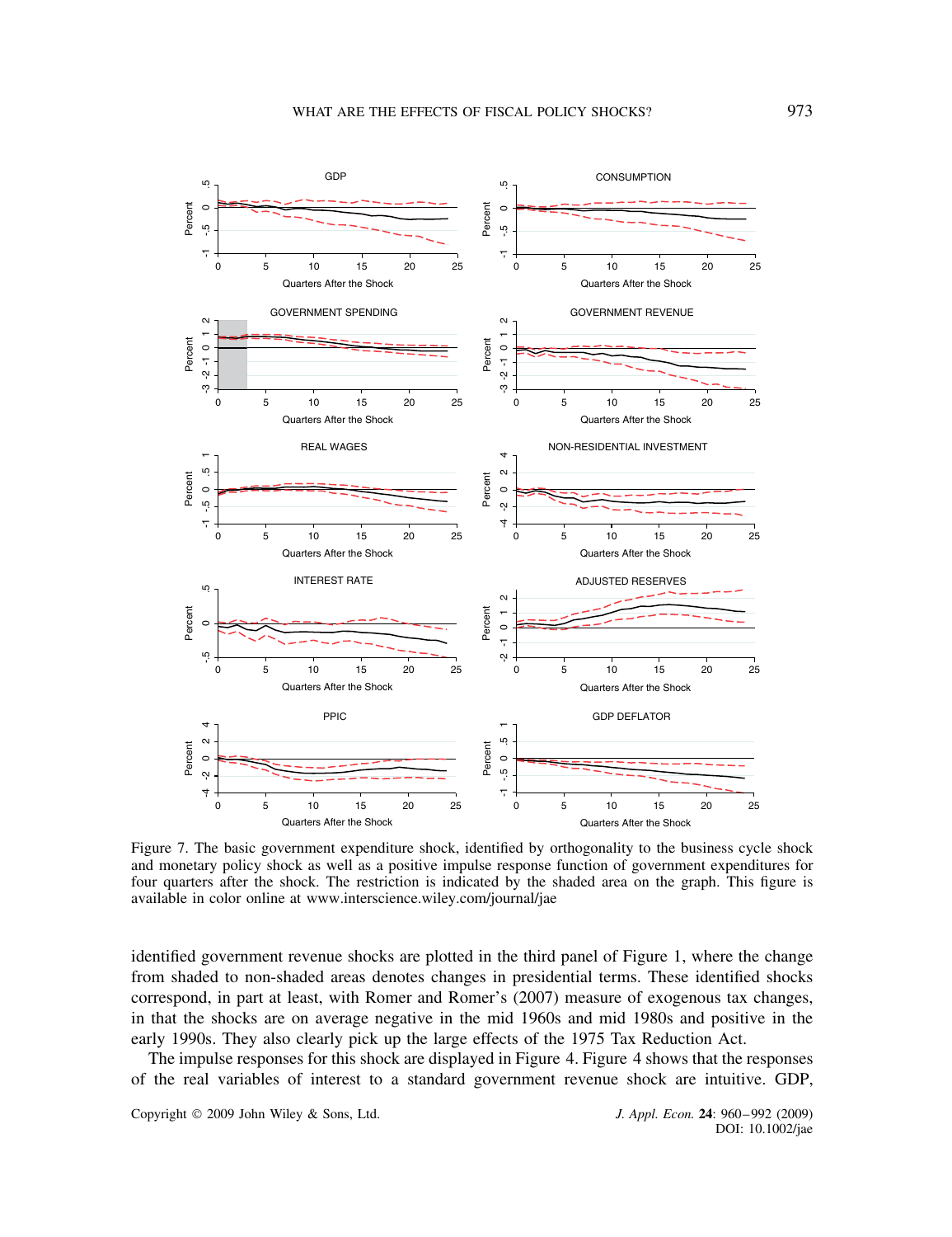

Figure 8. The announced or anticipated basic government expenditure shock, identified by orthogonality to the business cycle shock and monetary policy shock as well as a zero impulse response for the first four quarters and a positive impulse response function for the next four quarters of government expenditures. The restriction is indicated by the shaded area on the graph. This figure is available in color online at www.interscience.wiley.com/journal/jae

consumption and investment fall in response to an increase in revenue and real wages also fall, although with a lag. The responses of interest rates and prices are less intuitive as interest rates rise and reserves fall in response to a rise in revenue. Although no restriction is placed on the behavior of government spending for this shock, government spending follows the shape of the GDP and consumption responses and falls before recovering.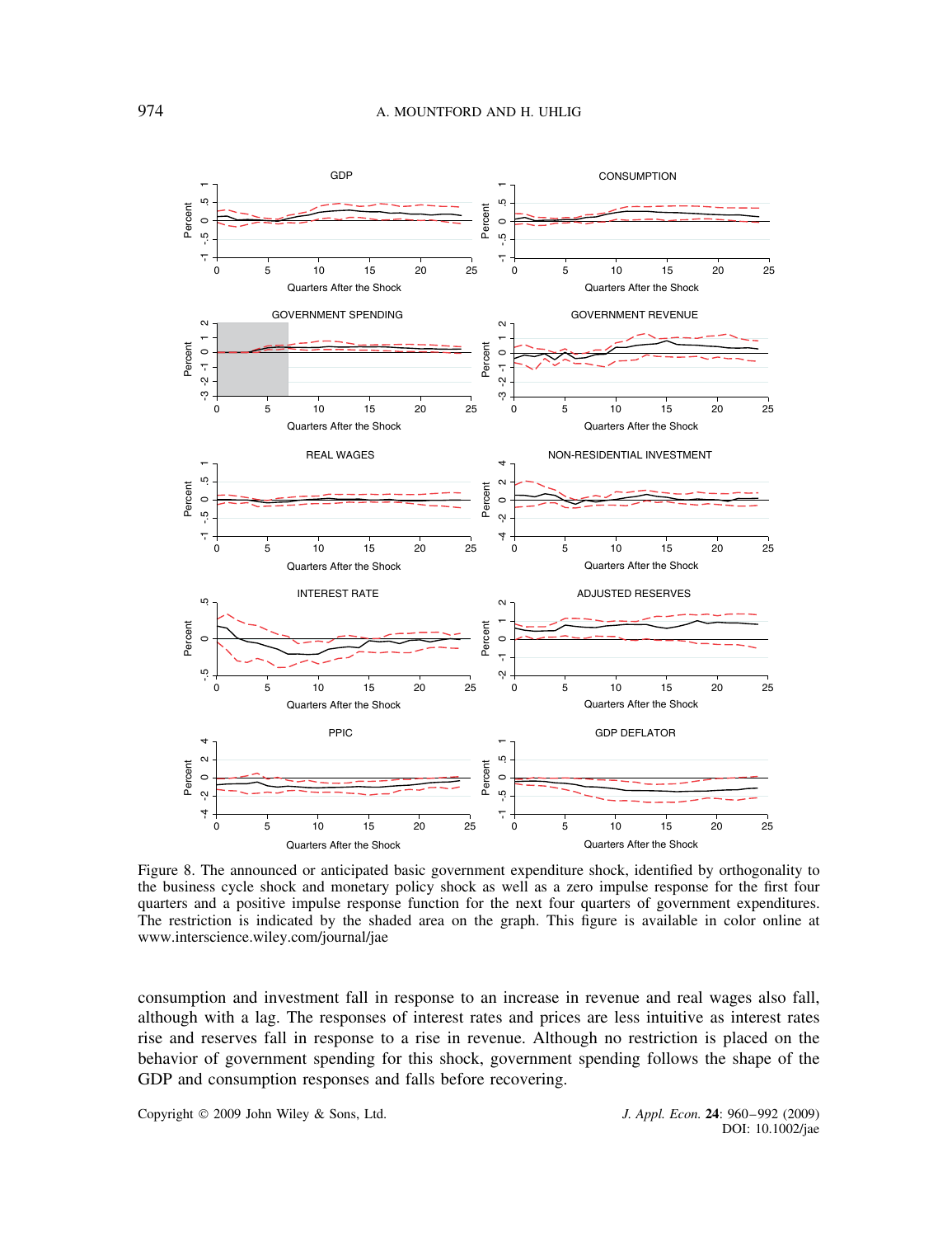

Figure 9. A comparison of the median responses of an anticipated (solid line) and unanticipated (dashed line) government spending shock, where the impulses are plotted so that the time period of the implementation of the increase in government spending is the same.

## **3.4. The Anticipated Government Revenue Shock**

We also identify a year delayed shock where government revenue is restricted to rise only after a year.<sup>5</sup> The responses of this shock are displayed in Figure 5. They show an intuitive 'announcement

<sup>&</sup>lt;sup>5</sup> The zero restrictions for government revenue for the anticipated tax shock implicitly assume that, should GDP fall in response to this announcement, taxes are temporarily raised to cover the associated decline in revenues during the year before implementation (see Leeper *et al*. 2008). It should be noted that these implicit tax rises should be depressing GDP further and yet the negative response of GDP is small and so this consideration does not go against our finding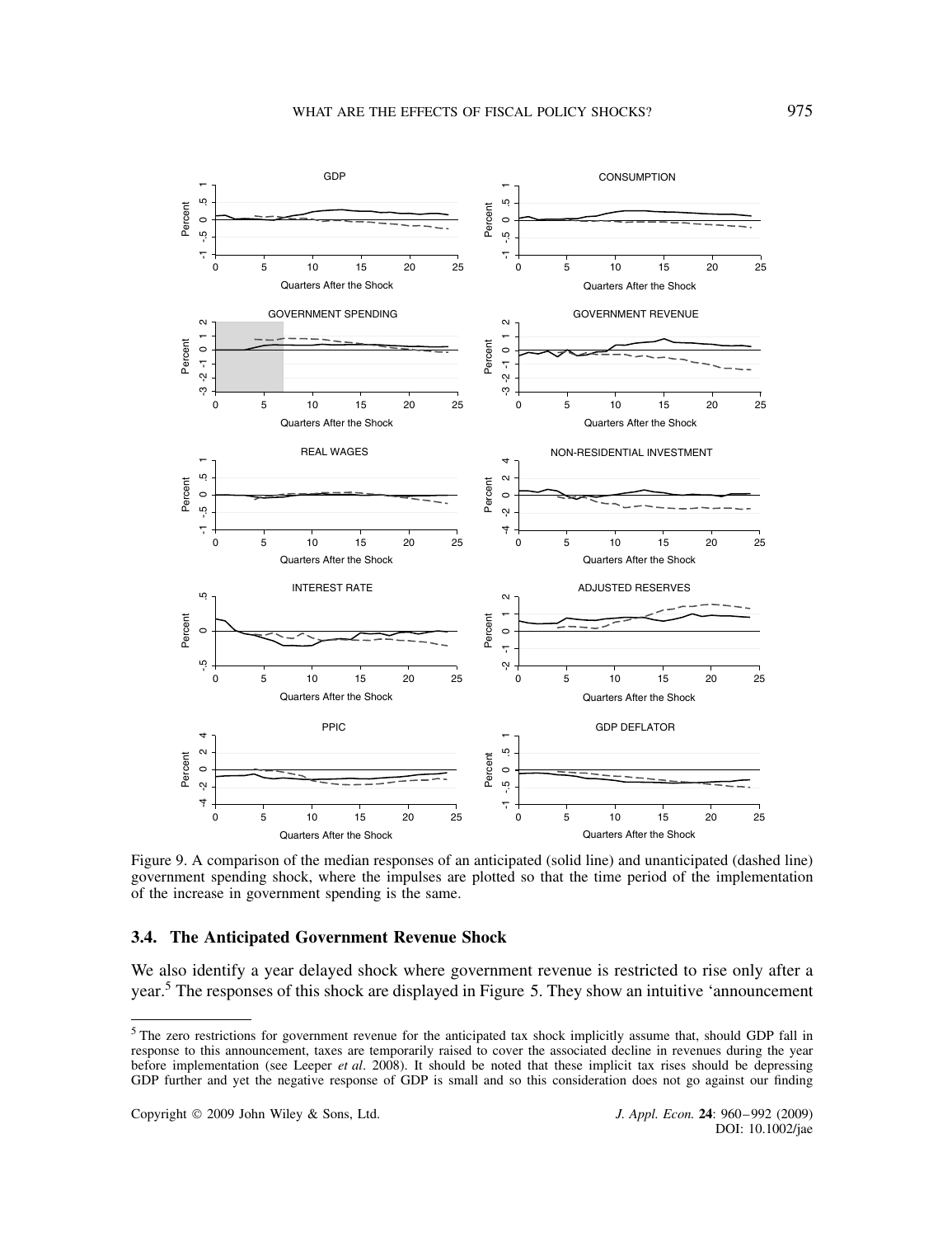effect' as the anticipated rise in revenues immediately depresses output and consumption. This accords with our intuition regarding the optimal smoothing behavior of individuals and firms. Interest rates also fall with this drop in output, which is also intuitive.<sup>6</sup>

The median responses of the unanticipated and anticipated shocks are compared in Figure 6, where the responses of the unanticipated shocks are shifted forward so that the implementation of the revenue shock is in the same time period. Figure 6 shows that the responses to an anticipated government revenue shock, while similar to those of the unanticipated shocks in terms of their sign, are somewhat smaller, perhaps because announced policies move fiscal variables by less than unanticipated changes.<sup>7</sup>

### **3.5. The Basic Government Spending Shock**

A basic government revenue shock is identified as a shock that is orthogonal to the business cycle and monetary policy shock and where government spending rises for a year after the shock. The identified government spending shocks are plotted in the fourth panel of Figure 1, where the change from shaded to non-shaded areas denotes changes in presidential terms. These identified shocks show that government spending shocks were predominantly positive in the mid 1960s and early 1990s and predominantly negative around 1960 and in the early 1970s. In the the 1990s government spending appears to be more stable than average, with relatively few shocks reaching the 2.5% level in absolute terms.

The impulse responses for this shock are displayed in Figure 7. Figure 7 shows that the basic government spending shock stimulates output during the first four quarters, although only weakly, and has only a very weak effect on private consumption. It also reduces investment, although interestingly not via higher interest rates. Real wages do not respond positively to the government spending shock and indeed are negative on impact and in the medium term, which is more in accordance with neoclassical than New Keynesian models of government spending (see Ramey and Shapiro, 1998). Although no restriction is placed on the behavior of government revenue, this does not change very significantly and so the basic government spending shock will resemble a fiscal policy shock of deficit spending, whose responses are displayed in Figure 10 below. The response of prices to the increase in government spending is a little puzzling since both the GDP deflator and the producer price index for crude materials show a decline. Although this is a counter-intuitive result, it should be noted that this negative relationship between prices and government spending has also been found in other studies (see, for example Canova and Pappa, 2007; Edelberg, *et al*., 1999. Fatas and Mihov, 2001a). ´

that anticipated tax shocks have a much weaker response than unanticipated shocks. Further, note that an alternative specification for the anticipated tax shock, which places no restrictions on tax revenues for the year before implementation, could easily be implemented.

<sup>6</sup> When analyzing anticipated tax shocks, we implicitly assume that our VAR approach approximates a time series model, in which news about tax shocks are always about the next annual tax change and not about subsequent ones. Otherwise, overlapping news or a moving average process for taxes with two or more lags may result in problems with invertibility and an appropriate VAR representation, as Leeper *et al*. (2008) have shown.

 $7$  Changes in fiscal policy may be the result of the systematic component of fiscal policy—unrelated to the business cycle—rather fiscal policy shocks, as Liu *et al*. (2007) have argued is the case for monetary policy shocks. However, we leave the joint identification of fiscal policy regime shifts and fiscal policy shock for future work.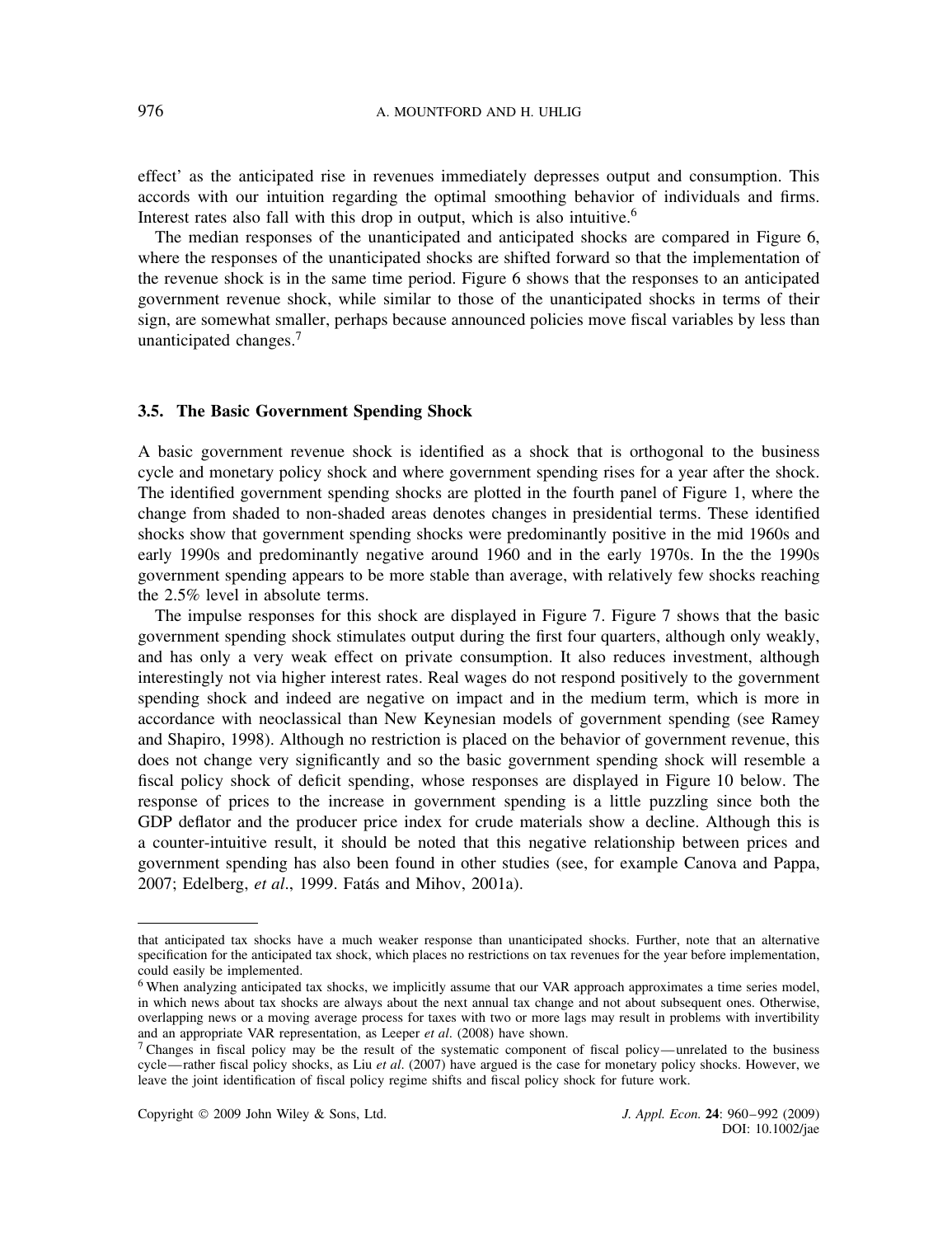### **3.6. The Anticipated Government Spending Shock**

We also identify a year delayed shock where government spending is restricted to rise only after a year. The responses of this shock are displayed in Figure 8. They again show an intuitive 'announcement' effect on impact as the anticipated rise in spending immediately has a positive effect on output and interest rates. Again this is consistent with smoothing behavior by individuals and firms. The median responses of the unanticipated and anticipated shocks are compared in Figure 9, where the responses of the unanticipated shocks are shifted forward so that the implementation of the spending shock is in the same time period. Figure 9 shows that the responses to an anticipated government spending shock appear more persistent and stronger than for the unanticipated shocks and investment is no longer crowded out by the increase in government spending. This is an interesting and slightly puzzling result; however, it should be noted that the interpretation of these responses in the medium term is clouded by the marginal cut in taxes after a year. From Figure 5 this would have a significant expansionary effect and this may be the cause of the persistent positive effects on income and consumption. In Section 4.1 below we demonstrate a straightforward method for accounting for such changes when performing policy analysis.

## 4. POLICY ANALYSIS

We can use the basic shocks identified in the previous section to analyze the effects of different fiscal policies. We view different fiscal policy shocks as different linear combinations of the basic fiscal policy shocks. There are clearly a huge number of possible fiscal policies we could analyze, so here we restrict ourselves to comparing three popularly analyzed fiscal policies. A deficitspending shock, a deficit financed tax cut and a balanced budget spending shock. We first detail how the impulse responses for these policies are generated.

### 4.1. CALCULATING THE IMPULSE RESPONSES FOR DIFFERENT FISCAL POLICY SCENARIOS

Our methodology regards different fiscal policy scenarios as being different combinations of the two basic shocks over a sequence of several quarters. For example, a government spending scenario where government spending is raised by 1% for four quarters while government revenue remains unchanged is the linear combination of the sequence of the two basic shocks that generates these responses in the fiscal variables as the combined impulse response. More formally, denoting  $r_{j,a}(k)$ as the response at horizon  $k$  of variable  $j$  to the impulse vector  $a$ , then the above policy requires that

$$
0.01 = \sum_{j=0}^{k} (r_{\text{GS,BGS}}(k-j) \text{BGS}_j + r_{\text{GS,BGR}}(k-j) \text{BGR}_j) \quad \text{for } k = 0, \dots K
$$

$$
0 = \sum_{j=0}^{k} (r_{\text{GR,BGS}}(k-j) \text{BGS}_j + r_{\text{GR,BGR}}(k-j) \text{BGR}_j) \quad \text{for } k = 0, \dots K
$$

where  $K = 4$ , GS and GR stand for government expenditure and government revenue, and BGS<sub>i</sub> and BGR $_i$  are respectively the scale of the standard basic government spending and revenue shocks in period j.

Copyright 2009 John Wiley & Sons, Ltd. *J. Appl. Econ.* **24**: 960–992 (2009)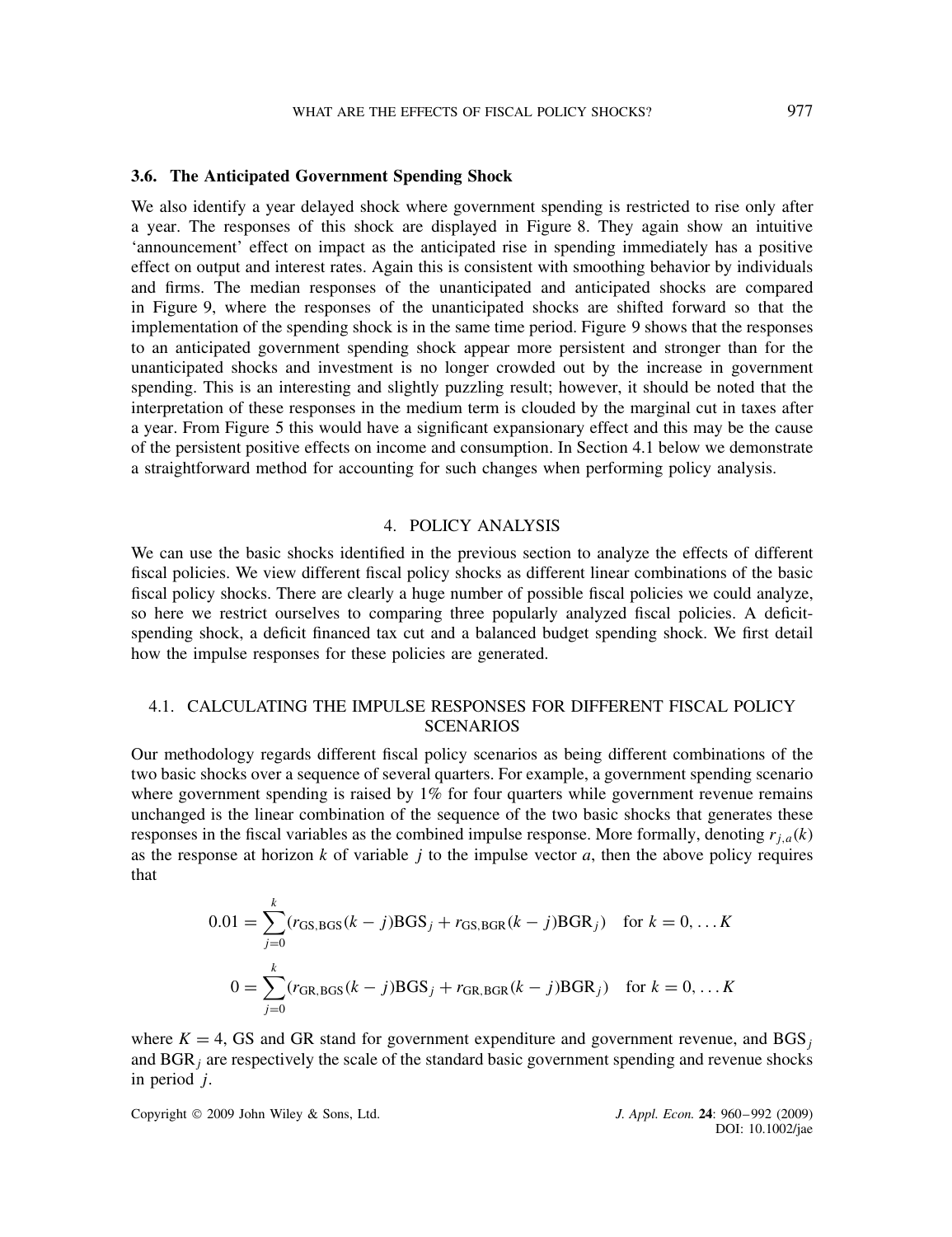

Figure 10. The deficit spending policy scenario where government spending is raised by 1% for four quarters with government revenues remaining unchanged. These impulses are linear combinations of a sequence of the basic shocks displayed in Figures 4 and 7. This figure is available in color online at www.interscience.wiley.com/journal/jae

We analyze three key policy scenarios below: deficit spending, a deficit-financed tax cut and a balanced budget spending expansion. It should be clear, however, that other scenarios of interest can be analyzed in this manner as well.

### **4.2. A Deficit-Spending Fiscal Policy Scenario**

The impulse responses for a deficit spending fiscal policy scenario are shown in Figure 10. The policy scenario is designed as a sequence of basic fiscal shocks such that government spending

Copyright 2009 John Wiley & Sons, Ltd. *J. Appl. Econ.* **24**: 960–992 (2009)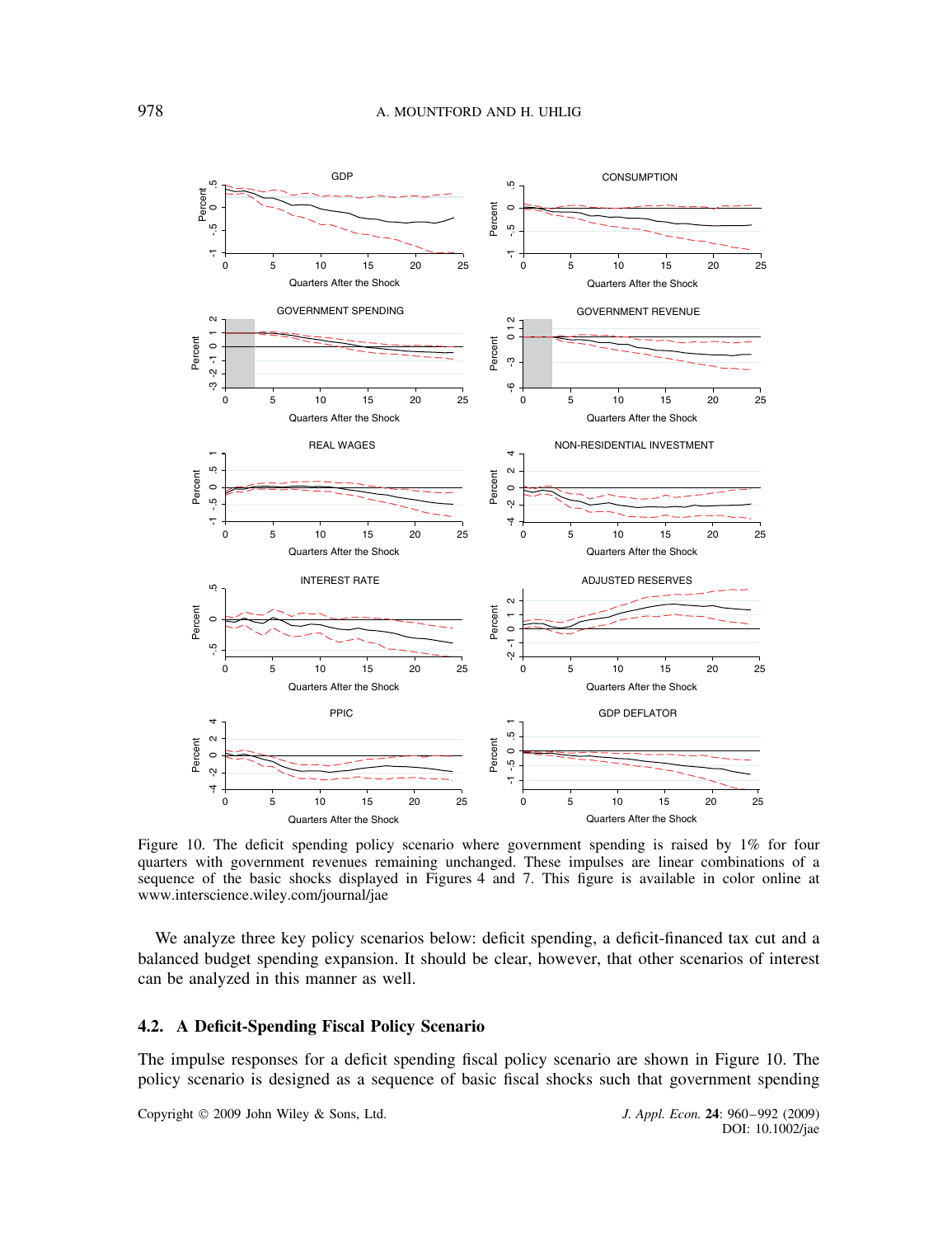rises by 1% and tax revenues remain unchanged for four quarters following the initial shock. As noted above, the standard basic government spending shock does not change tax revenues significantly, so the impulses in Figure 10 and are similar to those in Figure 7. Thus the deficit spending scenario stimulates output and consumption during the first four quarters although only weakly, it reduces non-residential investment and it produces a counter-intuitive response for prices.

### **4.3. A Deficit-Financed Tax Cut Fiscal Policy Scenario**

The impulse responses for a deficit financed tax cut fiscal policy scenario are shown in Figure 11. The policy scenario is designed as a sequence of basic fiscal shocks such that tax revenues fall by 1% and government spending remains unchanged for four quarters (including the initial quarter) following the initial shock. The responses look very similar to a mirror image of the responses to the basic government revenue shock in Figure 4. Thus the tax cut stimulates output, consumption and investment significantly, with the effect peaking after about 3 years. The effect on prices is initially negative but subsequently positive following the rise in output.

### **4.4. The Balanced Budget Spending Policy Scenario**

The balanced budget spending policy scenario is identified by requiring both government revenues and expenditures to increase in such a way that the increase in revenues and expenditure is equal for each period in the four-quarter window following the initial shock. For ease of comparison we choose a sequence of basic fiscal shocks such that government spending rises by 1% and government revenue rises by 1.28%. Government revenue rises by more than government spending since over the sample government revenue's share of GDP is 0.162, while that of government spending is 0.208; thus we require government revenue to rise by (0.208/0.162)%. The results are shown in Figure 12. These show that on impact there is a small expansionary effect on GDP but thereafter the depressing effects of the tax increases dominate the spending effects, and GDP, consumption and investment fall.

#### **4.5. Measures of the Effects of Policy Scenarios**

To compare the effects of one fiscal scenario with another it is useful to define summary measures of the effects of each fiscal scenario. One measure used in the literature is the ratio of the response of GDP at a given period to the initial movement of the fiscal variable (see, for example, Blanchard and Perotti, 2002; Canova and Pappa, 2007). We refer to this as the impact multiplier. We report the impact multipliers of the deficit financed tax cut and deficit-spending policy scenarios below in Tables III and IV.

However, we think a measure of the impact of a scenario along the entire path of the responses up to a given period is also useful. In Figure 13 we have therefore plotted the present value of the impulse responses of GDP and the fiscal variables for the deficit-financed tax cut and the deficit-spending policy scenarios. We have also calculated a present value multiplier for these scenarios, which we display in Table II. To calculate the present value multiplier we use the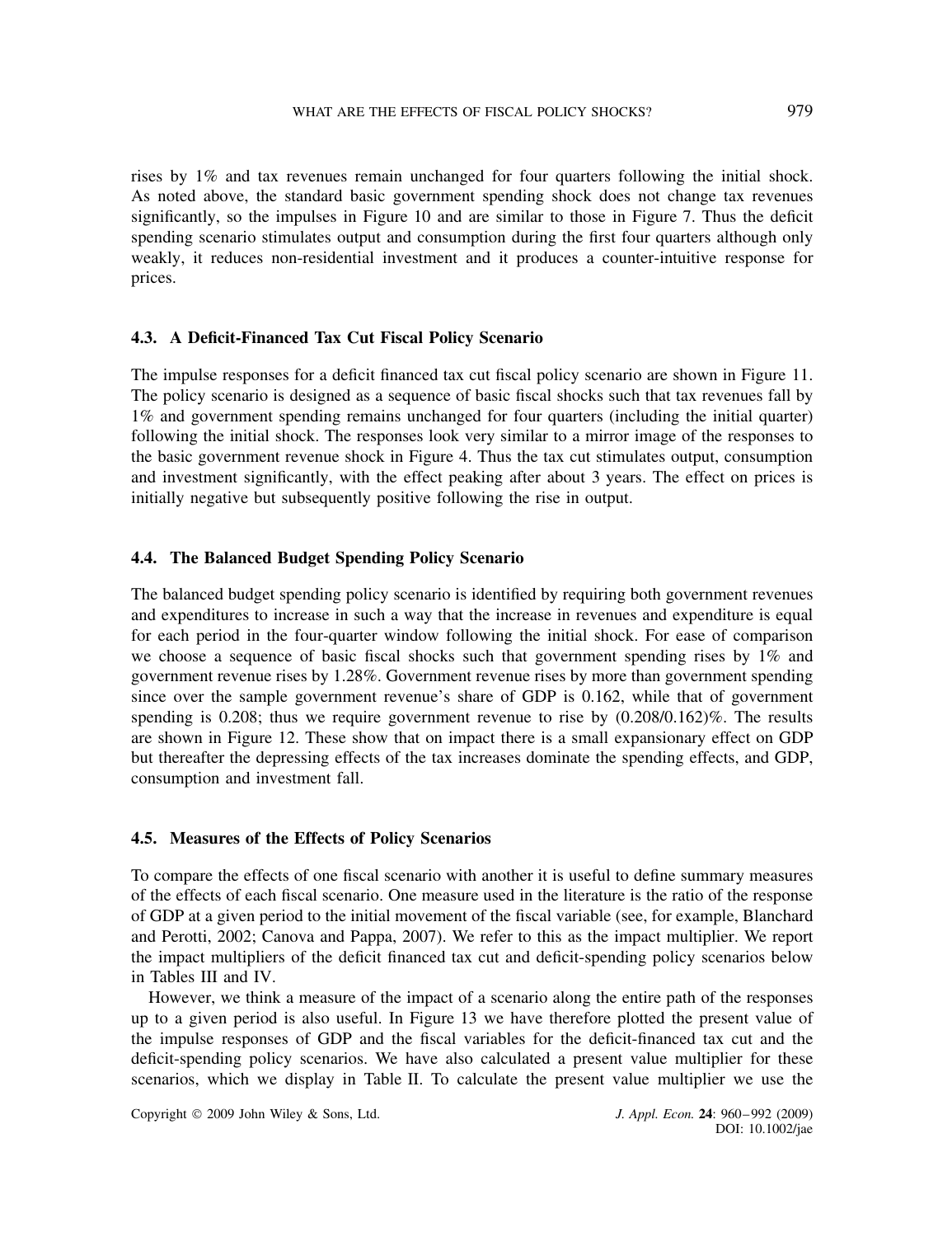

Figure 11. The deficit-financed tax cut policy scenario where government spending remains unchanged and government revenue is reduced by  $1\%$  for four quarters. These impulses are linear combinations of a sequence of the basic shocks displayed in Figures  $\frac{4}{3}$  and 7. This figure is available in color online at www.interscience.wiley.com/journal/jae

following formula:

Present value multiplier at lag 
$$
k = \frac{\sum_{j=0}^{k} (1+i)^{-j} y_j}{\sum_{j=0}^{k} (1+i)^{-j} f_j} \frac{1}{f/y}
$$

Copyright 2009 John Wiley & Sons, Ltd. *J. Appl. Econ.* **24**: 960–992 (2009)

DOI: 10.1002/jae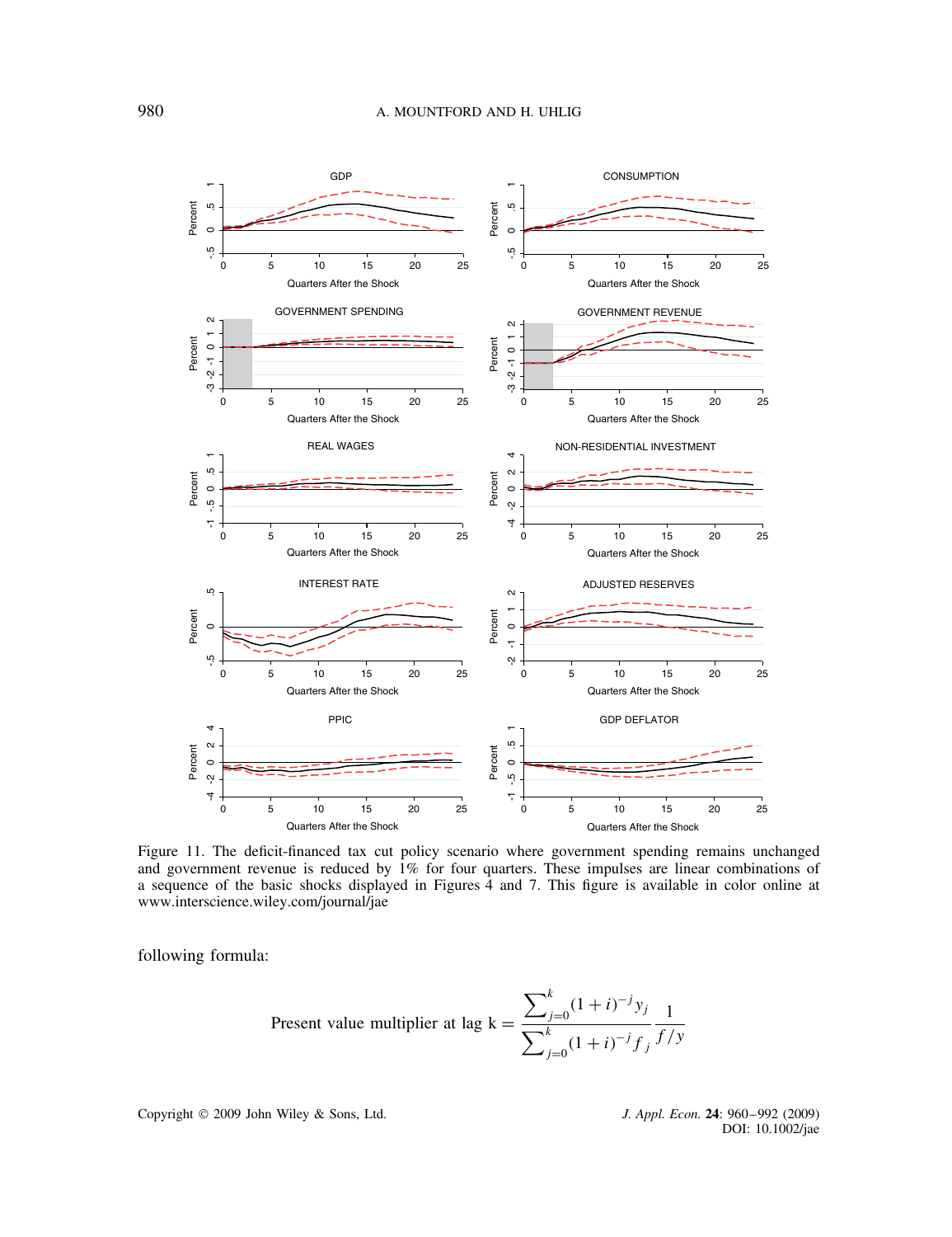

Figure 12. The balanced budget policy scenario where government spending is raised by 1% for four quarters and government revenues raised so that the increased revenue matches the increased spending. These impulses are linear combinations of a sequence of the basic shocks displayed in Figures 4 and 7. This figure is available in color online at www.interscience.wiley.com/journal/jae

where  $y_j$  is the response of GDP at period j,  $f_j$  is the response of the fiscal variable at period j, i is the average interest rate over the sample, and  $f/y$  is the average share of the fiscal variable in GDP over the sample. We use the median multiplier in all cases.

Table II and Figure 13 and tell the same story. They show that in present value terms tax cuts have a much greater effect on GDP than government spending. The present value of the GDP response to a deficit spending scenario becomes insignificant after 2 years, whereas that for the deficit-financed tax cut is significantly positive throughout. Figure 13 also shows that the standard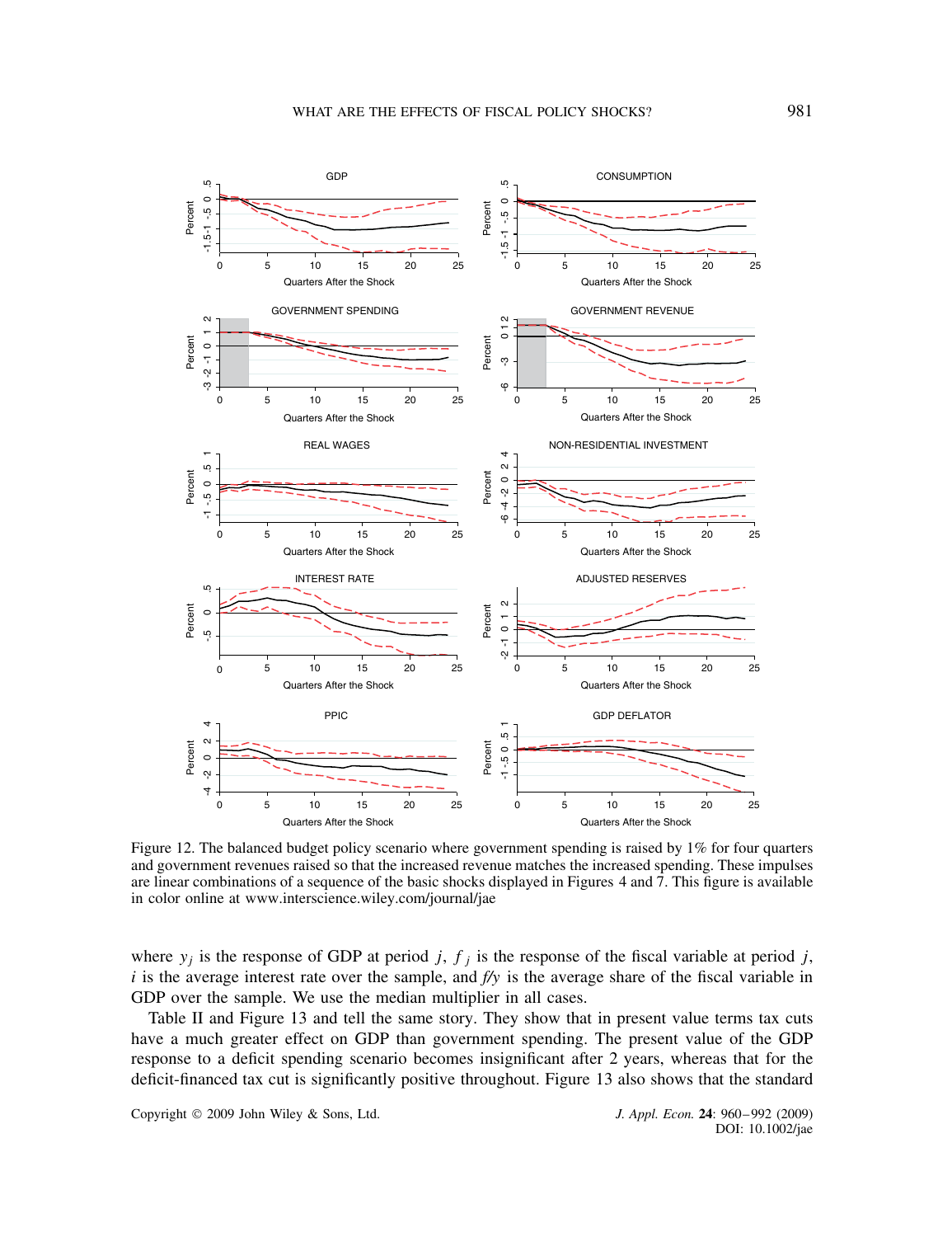

DISCOUNTED CUMULATIVE RESPONSES TO POLICY SHOCKS

DEFICIT SPENDING

Figure 13. The present value of the impulses for GDP and the changing fiscal variable for the deficit-spending policy scenario and the deficit-financed tax cut policy scenario displayed in Figures 10 and 11. This figure is available in color online at www.interscience.wiley.com/journal/jae

Table II. Present value multipliers of the policy scenarios

|                          | art  | 4 arts | 8 arts | 12 arts | 20 grts | Maximum          |
|--------------------------|------|--------|--------|---------|---------|------------------|
| Deficit-financed tax cut | 0.29 | 0.52   | .63    | 5.25    | $-4.55$ | 5.25 (qrt $12$ ) |
| Deficit spending         | 0.65 | 0.46   | 0.07   | $-0.26$ | $-2.07$ | $0.65$ (qrt 1)   |

This table shows the present value multipliers for a deficit financed tax cut policy scenario and for a deficit-spending fiscal policy scenario. The multipliers given are the median multipliers in both cases.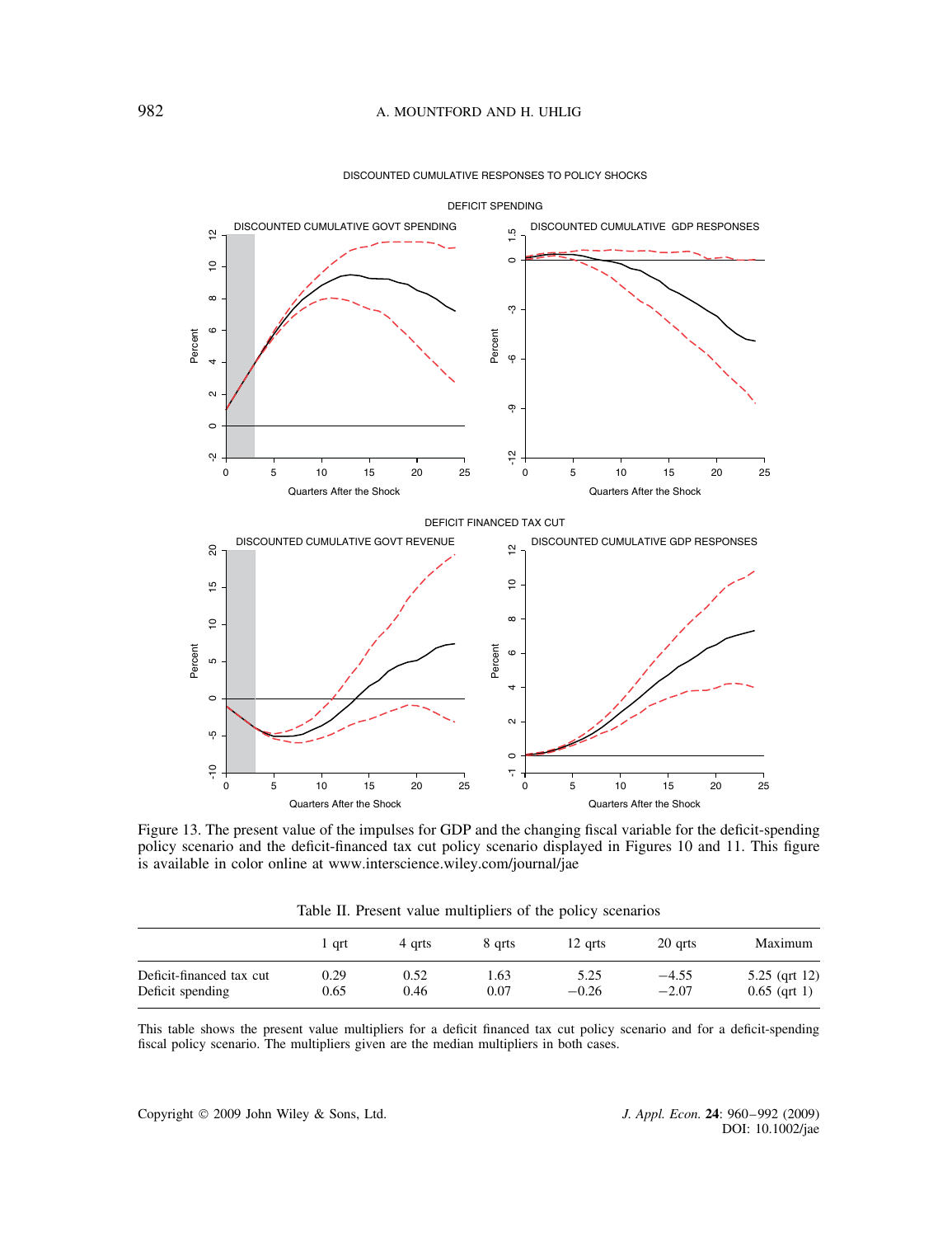error of the present value multiplier becomes very large for the deficit-financed tax cut at later time periods.<sup>8</sup>

#### **4.6. Comparison of Results with the Existing Literature**

Despite the novel methodology used in this paper, there are many similarities to results obtained elsewhere in the existing literature. There are, however, also important differences, which we shall discuss below. As we have used Blanchard and Perotti's (2002) data definitions for the fiscal variables and use a very similar sample period, it is natural to compare our results most closely with their paper. We do this in the following subsection. We compare our results to other studies in a further subsection.

#### *4.6.1 Comparison with Blanchard and Perotti (2002)*

The impact multipliers, defined above, are compared with those of Blanchard and Perotti (2002) in Tables III and IV.

For the deficit-financed tax cut, Table III shows that our results are very comparable with Blanchard and Perotti's. In both studies the effect on output of a change in tax revenues is persistent and large. The size of the impact multiplier is greater in our results than in Blanchard and Perotti's, although in both studies the impact multipliers of the tax cut scenario are greater than those of the spending scenario.

For the spending scenario, Table IV shows that size of the impact multipliers associated with increased government spending is smaller than Blanchard and Perotti's, but that the timing has a similar pattern in the sense that the largest impact multipliers are in the periods close to the impact of the initial shock and with the responses after a year being insignificant.

With respect to the responses of investment again the two studies are similar. In both Blanchard and Perotti's and in our study investment falls in response to both tax increases and government

|                                        | 1 qrt   | 4 grts  | 8 qrts  | 12 qrts | 20 qrts | Maximum         |
|----------------------------------------|---------|---------|---------|---------|---------|-----------------|
| Mountford and Uhlig                    |         |         |         |         |         |                 |
| <b>GDP</b>                             | 0.28    | 0.93    | 2.05    | 3.41    | 2.59    | $3.57$ (qrt 13) |
| Tax revenues                           | $-1.00$ | $-1.00$ | 0.06    | 1.05    | 1.03    |                 |
| Gov. spending                          | 0.00    | 0.00    | 0.27    | 0.43    | 0.48    |                 |
| <b>Blanchard and Perotti</b><br>(2002) |         |         |         |         |         |                 |
| GDP                                    | 0.70    | 1.07    | 1.32    | 1.30    | 1.29    | 1.33 (qrt 7)    |
| Tax revenues                           | $-0.74$ | $-0.31$ | $-0.17$ | $-0.16$ | $-0.16$ |                 |
| Gov. spending                          | 0.06    | 0.10    | 0.17    | 0.20    | 0.20    |                 |
|                                        |         |         |         |         |         |                 |

Table III. Impact multipliers of deficit-financed tax cut policy scenarios

This table shows the impact multipliers for a deficit-financed tax cut fiscal scenario for various quarters after the initial shock and compares them to similar measures from Blanchard and Perotti (2002 Table III). The multiplier represents the effect in dollars of a one-dollar cut in taxes at the first quarter. For the Mountford and Uhlig results this is calculated with the formula: Multiplier for  $GDP = \frac{GDP$  response  $\frac{GDP}{T}$  (Average fiscal variable share of GDP), where the median responses are used in all cases. On the calculation of the Blanchard and Perotti (2002) multipliers Perotti (2002 section V).

<sup>&</sup>lt;sup>8</sup> The median multiplier becomes negative at later time periods for both the deficit spending and deficit-financed tax cut shocks but in both cases these negative multipliers are not significant.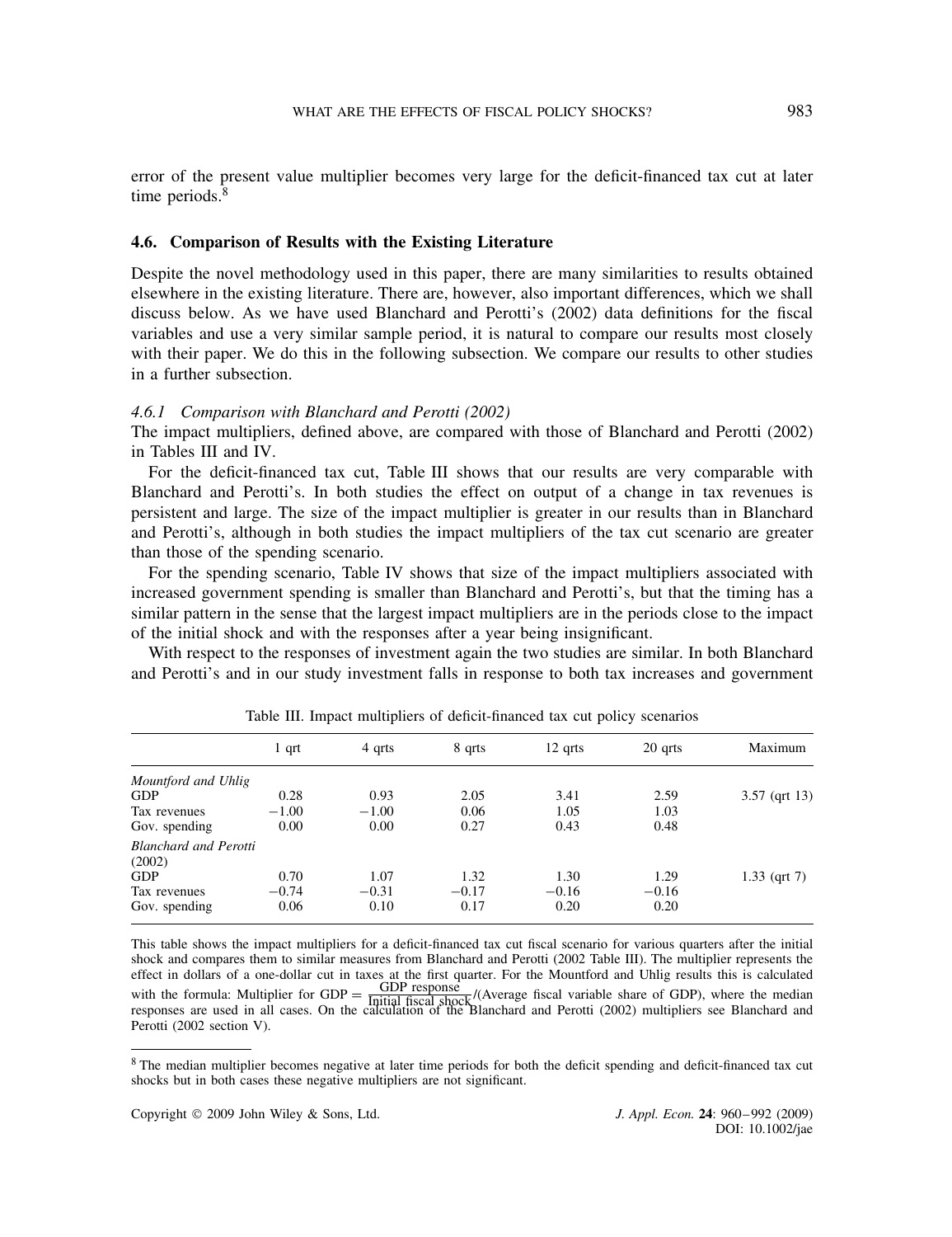|                                        | $1$ qrt | 4 grts | 8 qrts  | 12 grts | 20 grts | Maximum        |
|----------------------------------------|---------|--------|---------|---------|---------|----------------|
| Mountford and Uhlig                    |         |        |         |         |         |                |
| <b>GDP</b>                             | 0.65    | 0.27   | $-0.74$ | $-1.19$ | $-2.24$ | $0.65$ (qrt 1) |
| Gov. spending                          | 1.00    | 1.00   | 0.90    | 0.37    | $-0.32$ |                |
| Tax revenues                           | 0.00    | 0.00   | $-0.33$ | $-0.87$ | $-2.04$ |                |
| <b>Blanchard and Perotti</b><br>(2002) |         |        |         |         |         |                |
| <b>GDP</b>                             | 0.90    | 0.55   | 0.65    | 0.66    | 0.66    | $0.90$ (qrt 1) |
| Gov. spending                          | 1.00    | 1.30   | 1.56    | 1.61    | 1.62    |                |
| Tax revenues                           | 0.10    | 0.18   | 0.33    | 0.36    | 0.37    |                |

Table IV. Impact multipliers of a deficit-spending policy scenario

This table shows the impact multipliers for a deficit-spending fiscal scenario for various quarters after the initial shock and compares them to similar measures from Blanchard and Perotti (2002 Table IV). The multiplier represents the effect in dollars of a one-dollar increase in spending at the first quarter. For the Mountford and Uhlig results this is calculated<br>with the formula: Multiplier for  $GDP = \frac{GDP \text{ response}}{\text{Initial}}$  (Average fiscal variable share of GDP), wh Perotti (2002 section V).

spending increases. With regard to consumption the results have some similarities to Blanchard and Perotti's in that consumption does not fall in response to a spending shock. However, in Blanchard and Perotti (2002) consumption rises significantly in response to a spending shock, whereas in our analysis consumption does not move by very much.<sup>9</sup> As Figure 10 shows, consumption's response is only significantly positive on impact and then by only a small amount. Thereafter its response is insignificant. Finally, we find that real wages do not rise in response to an increase in government spending and have a negative response on impact and at longer horizons. Thus, taken together, these findings are difficult to reconcile with the standard Keynesian approach, although they are also not the responses predicted by the benchmark real business cycle model.

### *4.6.2 Comparison with Other Studies*

With regard to other studies in the literature, not only are there differences in methodology but also in the definitions of the fiscal variables. There is thus no shortage of potential sources for differences in results. Nevertheless, there is still some common ground in the results of this paper and previous work. For example, consider the recent work by Burnside *et al*. (2003), which builds on the work of Ramey and Shapiro (1998) and Edelberg *et al*. (1999) in using changes in military purchases associated with various wars to identify government spending shock. They find that private consumption does not change significantly in response to a government spending shock. However, in contrast to our results they find that investment has an initial, transitory positive response to the spending shock.

### **4.7. Variance of the Policy Analysis**

Clearly there is a considerable degree of uncertainty in the numbers displayed in Tables III and IV, as they are based on the maximum multipliers from the median impulse responses. An advantage of the Bayesian approach used in our analysis is that it naturally provides a measure of the standard

<sup>&</sup>lt;sup>9</sup> See also Gali *et al.* (2007), who also find a significantly positive consumption response.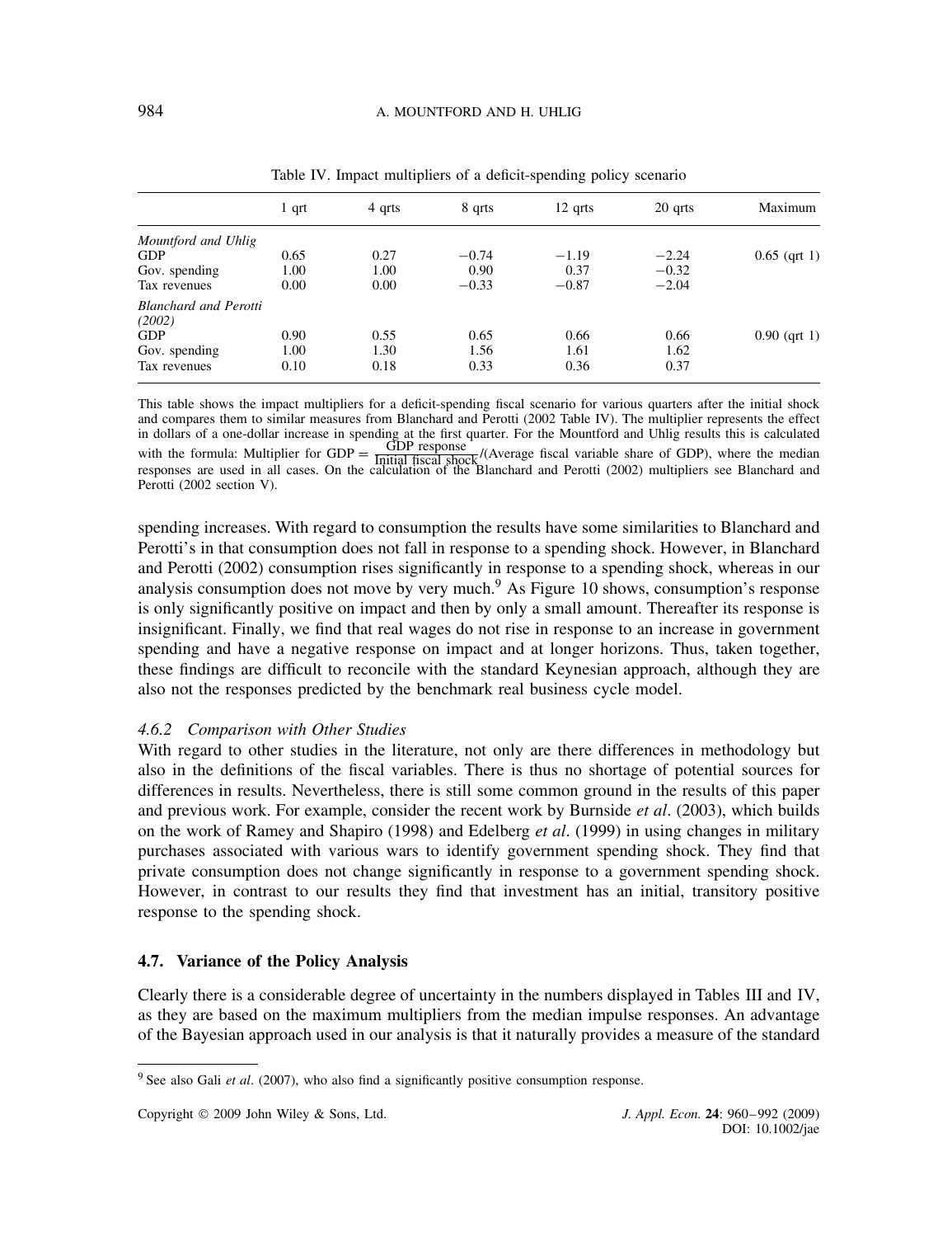errors for this policy analysis. Standard errors can easily be calculated for each policy scenario by taking the maximum and minimum multipliers of GDP and their corresponding lag for each of the draws from the posterior. These maxima and minima can then be ordered and the 16th, 50th and 84th percentiles reported. This is done in Table V.

Table V supports the conclusions above. The maximum expansionary effect of a deficit-spending scenario is much below that of the tax revenue scenario. Indeed the upper confidence limit of the deficit-spending scenario is below the lower confidence limit of the tax cut scenario. For the tax cut the maximum effects are significantly positive and the minimum effects are insignificantly different from zero.

The results in Table V are usefully related to the impulse responses in Figures 10–12. For the tax cut the maximum multipliers occur after two or more years, whereas for the balanced budget and deficit-spending scenarios the maximum effects occur at short lags and the minimum effects at longer lags. Since the variance of the impulse responses for these scenarios appears to increase at longer lag lengths, we also look at the maximum and minimum multipliers of the two spending scenarios in the first year after the initial shock. In this case we now get the result that the deficit-spending scenario's minimum multiplier is insignificantly different from zero but that for the balanced budget spending scenario is still significantly negative.

These statistics relate to the distribution of the maximum and minimum impact multiplier effects of each fiscal scenario. For each draw the maximum and minimum fiscal multiplier is calculated and the 16th, 50th and 84th percentiles of these results are displayed. The multiplier statistic is calculated in terms of the initial, lag 0, fiscal shock as follows: multiplier for  $GDP = \frac{GDP \text{ response}}{\text{Fixed shock at } \text{Lag } 0}$ /(Average fiscal variable share of GDP).

#### **4.8. Policy Conclusions**

An important lesson one can draw from the results is that while a deficit-financed expenditure stimulus is possible, the eventual costs are likely to be much higher than the immediate benefits. Suppose that government spending is increased by 2%, financed by increasing the deficit: this results, using the median values from Table V, at maximum, in less than a 2% increase in GDP. But the increased deficit needs to be repaid eventually with a hike in taxes. Even ignoring compounded

Table V. Maximum and minimum impact multipliers of fiscal policy scenarios

| Fiscal scenario  |                      | Maximum multiplier                          | Minimum multiplier   |                                             |  |
|------------------|----------------------|---------------------------------------------|----------------------|---------------------------------------------|--|
|                  | Median<br>multiplier | Confidence interval<br>16th, 84th quantiles | Median<br>multiplier | Confidence interval<br>16th, 84th quantiles |  |
| Deficit spending | 0.91                 | 0.68, 1.37                                  | $-2.88$              | $-4.99, -0.80$                              |  |
|                  | lag <sub>4</sub>     | lag 2, lag 6                                | at $\log 20$         | lag 24, lag 8                               |  |
| Balanced budget  | 0.47                 | 0.19, 0.84                                  | $-5.84$              | $-9.46, -3.63$                              |  |
|                  | lag <sub>1</sub>     | lag 1, lag 1                                | at $\log 19$         | lag 15, lag 11                              |  |
| Tax cut          | 3.81                 | 2.58, 5.49                                  | 0.19                 | $-0.11, 0.36$                               |  |
|                  | lag <sub>12</sub>    | $lag$ 15, $lag$ 13                          | at lag 24            | lag 24, lag 1                               |  |
| Deficit spending | 0.79                 | 0.59, 1.05                                  | 0.09                 | $-0.21, 0.31$                               |  |
| in first year    | lag <sub>4</sub>     | $\log 4$ , $\log 1$                         | at $\log 4$          | $\log 4$ , $\log 2$                         |  |
| Balanced budget  | 0.45                 | 0.16, 0.79                                  | $-0.71$              | $-1.11, -0.40$                              |  |
| in first year    | at lag 3             | lag 1, lag 1                                | at $\log 4$          | lag 1, lag 2                                |  |

Copyright 2009 John Wiley & Sons, Ltd. *J. Appl. Econ.* **24**: 960–992 (2009)

DOI: 10.1002/jae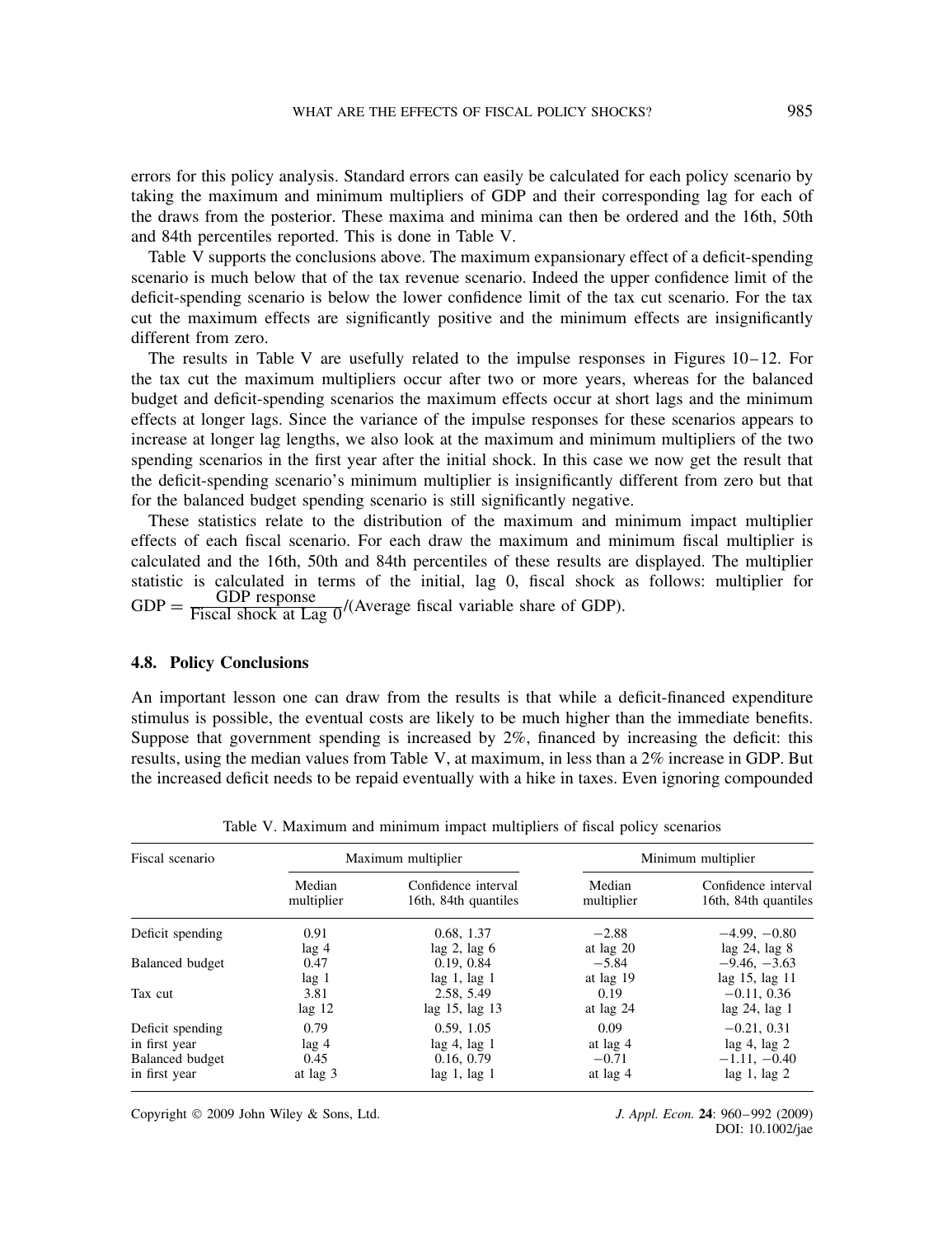interest rates, this would require a tax hike of over  $2\%$ .<sup>10</sup> This tax hike results in a greater than 7% drop in GDP. Thus, unless the policy maker's discount rate is very high, the costs of the expansion will be much higher than the initial benefit.

This general line of reasoning is consistent with the balanced budget spending scenario whose impulses are shown in Figure 12. This shows that when government spending is financed contemporaneously the contractionary effects of the tax increases outweigh the expansionary effects of the increased expenditure after a very short time.

# 5. CONCLUSION

In this paper we have presented a new approach for distinguishing the effects of fiscal policy shocks by adapting the method of Uhlig (2005). This method uses only the information in the macroeconomic time series of the vector autoregression together with minimal assumptions to identify fiscal policy shocks. In particular, it imposes no restrictions on the signs of the responses of the key variables of interest—GDP, private consumption, real wages and private non-residential investment—to fiscal policy shocks. The paper applied this approach using post-war data on the US economy.

We have analyzed three types of policy scenarios: a deficit-financed spending increase, a balanced budget spending increase (financed with higher taxes) and a deficit-financed tax cut, in which revenues increase but government spending stays unchanged. We found that a deficitspending scenario stimulates the economy for the first four quarters but only weakly compared to that for a deficit-financed tax cut. We also found that both types of spending scenario had the effect of crowding out investment.

Although the best fiscal policy for stimulating the economy appears to be deficit-financed tax cuts, we wish to point out that this should not be read as endorsing them. This paper only points out that unanticipated deficit-financed tax cuts work as a (short-lived) stimulus to the economy, not that they are sensible. The resulting higher debt burdens may have long-term consequences which are far worse than the short-term increase in GDP, and surprising the economy may not be good policy in any case. These normative judgements require theoretical models for which the empirical positive results in this paper can provide a useful starting point.

#### ACKNOWLEDGEMENTS

This paper is a substantially revised version of the CEPR discussion paper No 3338. This research has been sponsored by the Deutsche Forschungsgemeinschaft through the SFB 649 'Economic Risk' and by the RTN networks NASEF and MAPMU. We are grateful to comments by seminar audiences at Royal Holloway, Exeter University, Milan, an NASEF meeting on Hydra, an SFB 373 meeting in Wulkow, a conference in Alicante, Southampton University and the London Business School. Special thanks go to Greg Mankiw for pointing out an important issue in an earlier version of this paper, which we have now resolved.

 $10$  For simplicity, we are assuming the tax hike to be a surprise, when it occurs, which allows us to use the results above.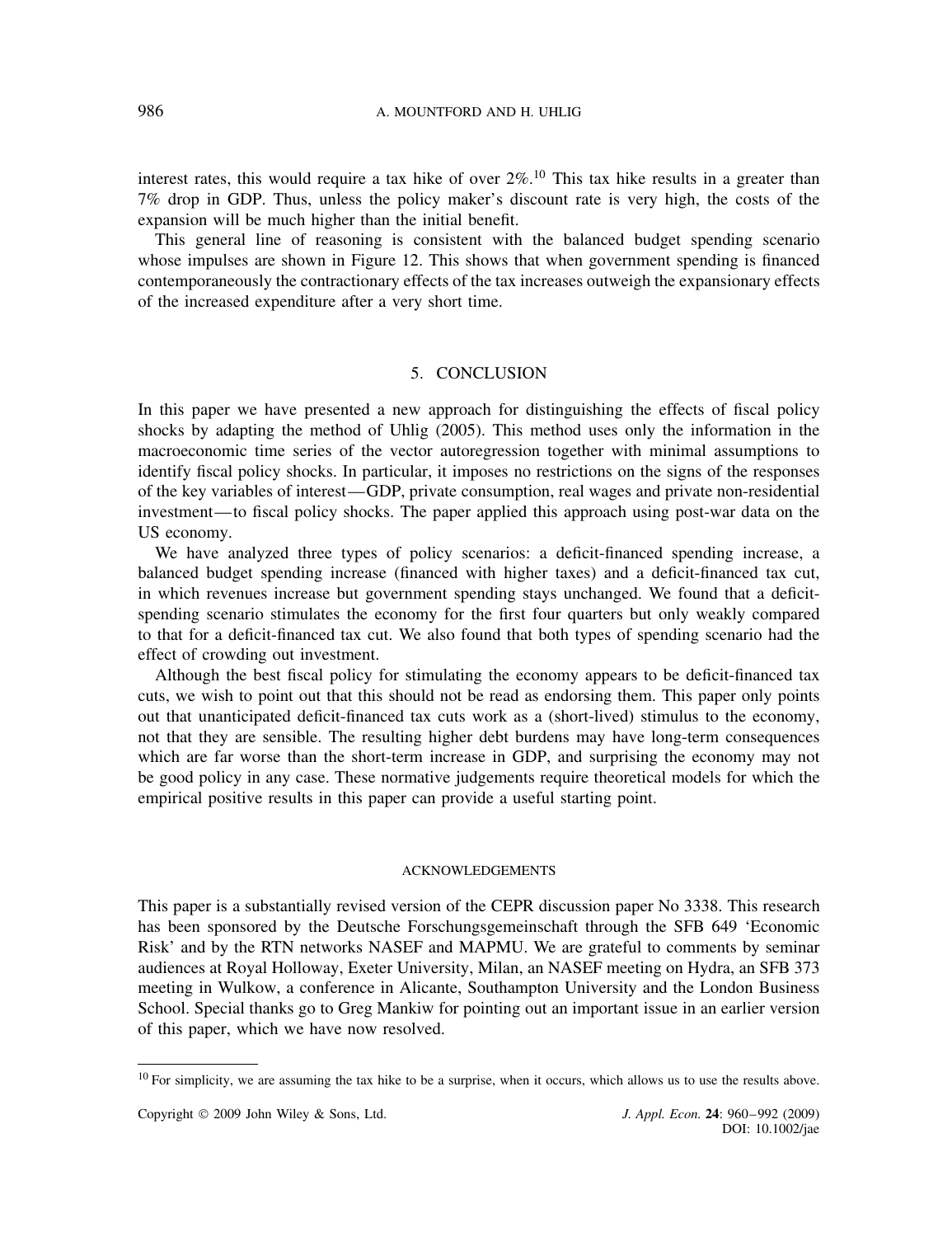#### **REFERENCES**

Beaudry P, Portier F. 2003. Stock prices, news and economic fluctuations. Mimeo, University of Toulouse.

- Benati L, Mumtaz H. 2007. US evolving macroeconomic dynamics: a structural investigation. *Working Paper Series No. 746*, European Central Bank.
- Bernanke BS. 1986. Alternative explanations of the money–income correlation. In *Real Business Cycles, Real Exchange Rates, and Actual Policies*, Brunner K, Meltzer A (eds). Carnegie-Rochester Conference Series on Public Policy, no. 25. North-Holland: Amsterdam.

Bernanke BS, Mihov I. 1998. Measuring monetary policy. *Quarterly Journal of Economics* **113**(3): 869–890. Blanchard O. 1997. *Macroeconomics*. Prentice-Hall: Englewood Cliffs, NJ.

- Blanchard O, Perotti R. 2002. An empirical characterization of the dynamic effects of changes in government spending and taxes on output. *Quarterly Journal of Economics*. **117**(4): 1329–1368.
- Blanchard OJ, Quah D. 1989. The dynamic effects of aggregate demand and supply disturbances. *American Economic Review* **79**(September): 655–673.
- Blanchard O, Watson M. 1986. Are all Business cycles alike? In R.J. Gordon, ed., *The American Business Cycle*, Gordon RJ (ed.). University of Chicago Press: Chicago, IL; 123–160.
- Burnside C, Eichenbaum M, Fisher JDM. 2003. Fiscal shocks and their consequences. *Working Paper 9772*, National Bureau of Economic Research.
- Canova F, De Nicoló G. 2002. Monetary disturbances matter for business fluctuations in the G7. *Journal of Monetary Economics* **49**: 1131–1159.
- Canova F, De Nicoló G. 2003. On the sources of business cycles in the G7. *Journal of International Economics* **59**: 77–100.
- Canova F, Pappa E. 2007. Price differentials in monetary unions: the role of fiscal shocks. *Economic Journal* **117**: 713–737.
- Canova F, Pina J. 1998. Monetary policy misspecification in VAR models. Working paper, CEPR.
- Christiano LJ, Eichenbaum M, Evans C. 1999. Monetary policy shocks: what have we learned and to what end? *Handbook of Monetary Economics*, Woodford M, Taylor J (eds). Northwestern University: Evanston, IL.
- Chung H, Leeper EM. 2007. What has financed government debt? *Working Paper No. W13425*, NBER.
- Cochrane JH. 1994. Permanent and transitory components of GNP and stock prices. *Quarterly Journal of Economics* **109**(1): 241–265.
- Dedola L, Neri S. 2007. What does a technology shock do? A VAR analysis with model-based sign restrictions. *Journal of Monetary Economics* **54**(2): 512–549.
- Devereux MB, Head AC, Lapham M. 1996. Monopolistic competition, increasing returns and the effects of government spending. *Journal of Money, Credit and Banking* **28**: 233–254.
- Dungey M, Fry R. 2007. The identification of fiscal and monetary Policy in a structural VAR. M, *Working Paper No. 29–2007*, CAMA.
- Edelberg W, Eichenbaum M, Fisher JDM. 1999. Understanding the effects of a shock to government purchases. *Review of Economic Dynamics* **2**: 166–206.
- Eichenbaum M, Fisher JDM. 2004. Fiscal policy in the aftermath of 9/11. *Working Paper 32704*, Northwestern University.
- Fatás A, Mihov I. 2001a. Fiscal policy and business cycles: an empirical investigation. *Moneda y Credito* **212**: 167–210.
- Fatás A, Mihov I. 2001b. The effects of fiscal policy on consumption and employment: theory and evidence. Draft, INSEAD.
- Faust J. 1998. On the robustness of the identified VAR conclusions about money. *Carnegie Rochester Conference Series on Public Policy* **49**: 207–244.
- Favero C. 2001. *Applied Macroeconometrics*. Oxford University Press: Oxford.
- Favero C. 2002. How do European monetary and fiscal authorities behave? Draft, IGIER, Bocconi University.
- Fry R, Pagan A. 2007. Some issues in using sign restrictions for identifying structural VARs. *Working Paper No. 14*, NCER.
- Galí J. 1992. How well does the IS-LM model fit postwar US data? *Quarterly Journal of Economics* 107(2): 709–738.
- Galí J, López-Salido JD, Vallés J. 2007. Understanding the effects of government spending on consumption. *Journal of the European Economic Association* **5**(1): 227–270.

Copyright 2009 John Wiley & Sons, Ltd. *J. Appl. Econ.* **24**: 960–992 (2009)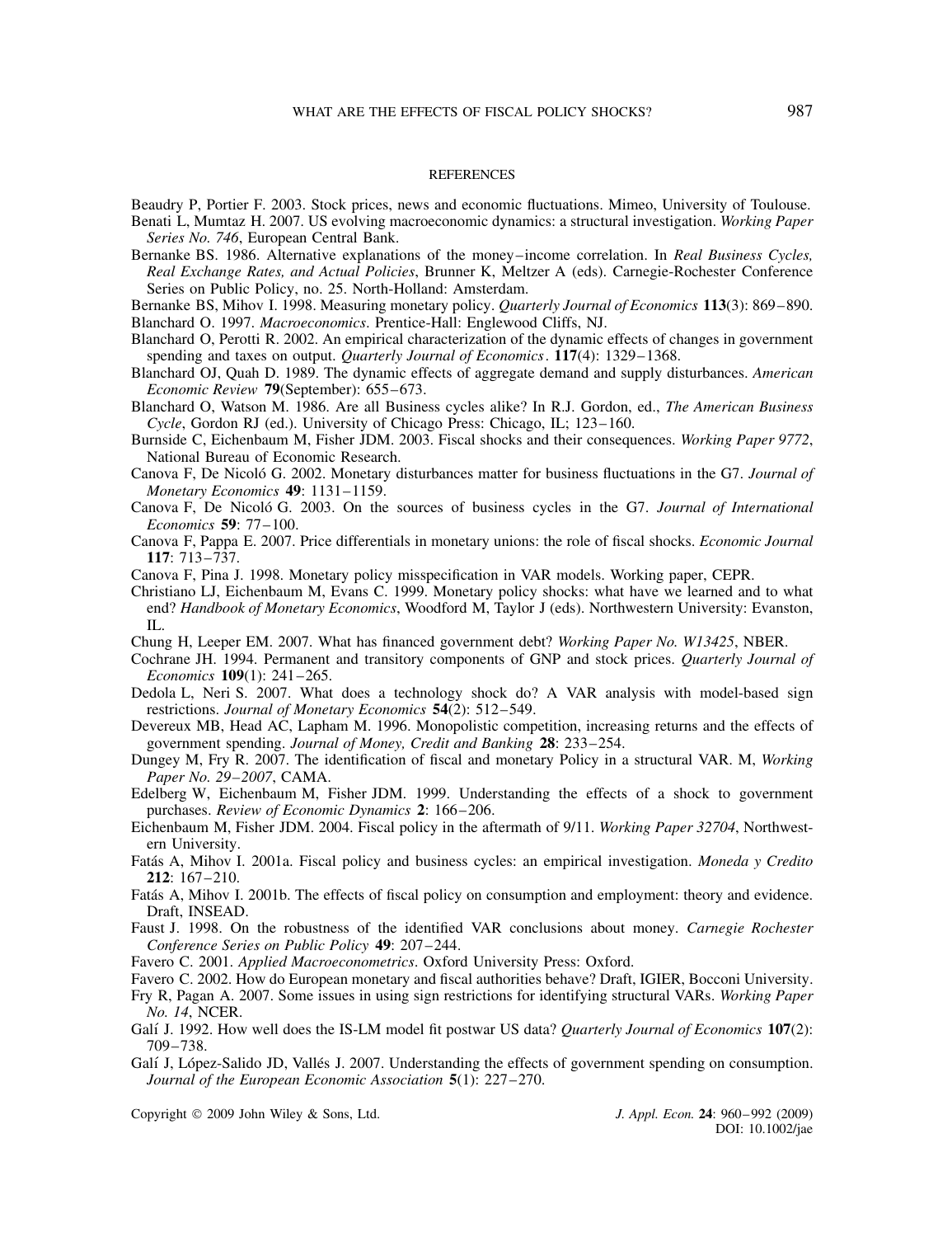- Giavazzi F, Jappelli T, Pagano M. 1990. Can severe fiscal contractions be expansionary? Tales of two small European countries. In *NBER Macroeconomics Annual*, Blanchard OJ, Fisher S (eds). MIT Press: Cambridge, MA; 75–110.
- Giavazzi F, Pagano M. 2000. Searching for non-linear effects of fiscal policy: evidence from industrial and developing countries. *European Economic Review* **44**: 1259–1289.
- Hemming R, Kell M, Mahfouz S. 2000. The effectiveness of fiscal policy in stimulating economic activity: a review of the literature. Mimeo, International Monetary Fund.
- Leeper E, Sims C, Zha T. 1996. What does monetary policy do? *Brookings Papers on Economic Activity*. **2**:  $1-63.$
- Leeper E, Walker TB, Yang S-CS. 2008. Fiscal foresight: analytics and econometrics. Mimeo, Indiana University.
- Liu Z, Waggoner DF, Zha T. 2007. Expectation effects of regimes shifts in monetary policy. *Kiel Working Papers 1357*, Kiel Institute for the World Economy.
- Mountford A, Uhlig H. 2002. What are the effects of fiscal policy shocks? *Discussion Papers No. 3338*, CEPR.
- Mountford A. 2005. Leaning into the wind: a structural VAR investigation of UK monetary policy. *Oxford Bulletin of Economics and Statistics* **67**(5): 597–621.
- Peersman G. 2005. What caused the early millennium slowdown? Evidence based on vector autoregression. *Journal of Applied Econometrics* **20**(2): 185–207.
- Perotti R. 1999. Fiscal policy in good times and bad. *Quarterly Journal of Economics*. **114**(4): 1399–1436.
- Ramey V, Shapiro M. 1998. Costly capital reallocation and the effects of government spending. In *Carnegie Rochester Conference on Public Policy*.
- Romer DH, Romer C. 1994. What ends recessions? *NBER Macroeconomics Annual* **9**: 13–57.
- Romer DH, Romer C. 2007. The macroeconomic effects of tax changes: estimates based on a new measure of fiscal shocks. *Working Paper No. 13264*, NBER.
- Sims CA. 1986. Are forecasting models usable for policy analysis? *Minneapolis Federal Reserve Bank Quarterly Review* Winter: 2–16.
- Sims CA, Zha T. 1998. Bayesian methods for dynamic multivariate models. *International Economic Review* **39**(4): 949–968.
- Trabandt M, Uhlig H. 2006. How far are we from the slippery slope? The Laffer curve revisited. *SFB 649 Discussion Paper No. 2006-023*.
- Uhlig H. 2005. What are the effects of monetary policy? Results from an agnostic identification procedure. *Journal of Monetary Economics* **52**: 381–419.

#### APPENDIX A: VARS AND IMPULSE MATRICES

A VAR in reduced form is given by

$$
Y_t = \sum_{i=1}^L B_i Y_{t-i} + u_t, t = 1, \dots, T, \quad E[u_t u'_t] = \Sigma
$$

where  $Y_t$  are  $m \times 1$  vectors, L is the lag length of the VAR,  $B_i$  are  $m \times m$  coefficient matrices and  $u_t$  is the one-step-ahead prediction error.

The problem of identification is to translate the one-step-ahead prediction errors,  $u_t$ , into economically meaningful, or 'fundamental', shocks,  $v_t$ . We adopt the common assumptions in the VAR literature that there are m fundamental shocks, which are mutually orthogonal and normalized to be of variance 1. Thus  $E[v_i v'_i] = I_m$ . Identification of these shocks amounts to identifying a matrix A, such that  $u_t = Av_t$  and  $AA' = \Sigma$ . The jth column of A represents the immediate impact, or impulse vector, of a one standard error innovation to the jth fundamental innovation, which is the *j*th element of  $v$ . The following definition is useful, and new.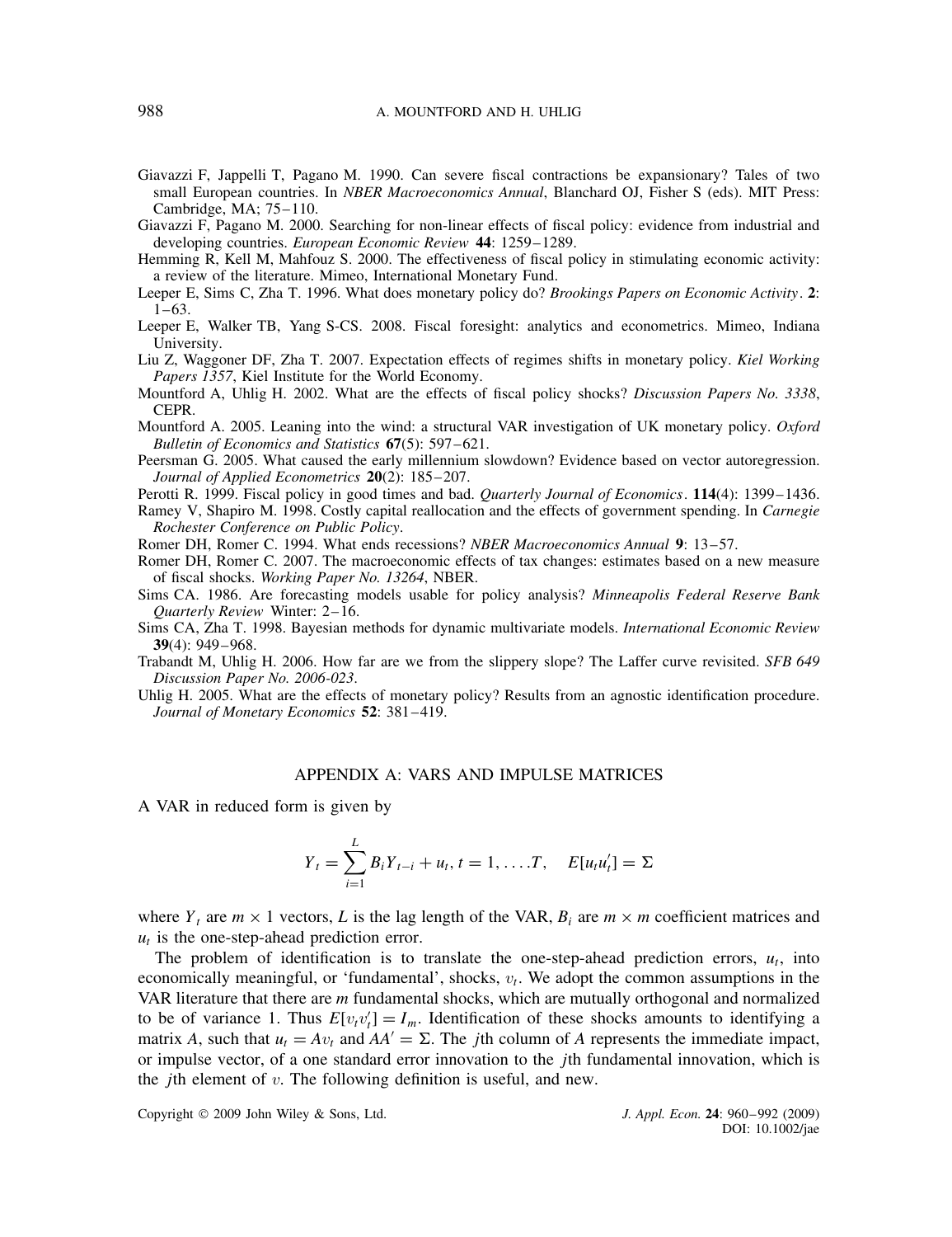**Definition 1** An impulse matrix of rank n is a  $n \times m$  sub-matrix of some  $m \times m$  matrix A, such *that*  $AA' = \Sigma$ . An impulse vector a is an impulse matrix of rank 1, i.e., a vector  $a \in \mathbb{R}^m$  such that *there exists some matrix A, where a is a column of A, such that*  $AA' = \Sigma$ .

One can show that the identification does not depend on the particular matrix A chosen beyond a given impulse matrix, i.e., a given impulse matrix uniquely identifies the fundamental shocks corresponding to it.

**Theorem 1** Suppose that  $\Sigma$  is regular. Let a given impulse matrix  $[a^{(1)},...,a^{(n)}]$  of size n be *a submatrix of two*  $m \times m$  *matrices A,*  $\tilde{A}$  *with*  $AA' = \tilde{A}\tilde{A}' = \Sigma$ . Let  $v_t = A^{-1}u_t$ ,  $\tilde{v}_t = \tilde{A}^{-1}u_t$  and let  $v_t^{(1)}, \ldots, v_t^{(n)}$  resp.  $\tilde{v}_t^{(1)}, \ldots, \tilde{v}_t^{(n)}$  be the entries in  $v_t$  resp.  $\tilde{v}_t$  corresponding to  $a^{(1)}, \ldots, a^{(n)}$ , i.e., if, for example,  $a^{(1)}$  is the third column of A, then  $v_t^{(1)}$  is the third entry of  $v_t$ . Then,  $v_t^{(i)} = \tilde{v}_t^{(i)}$  for all  $i = 1, \ldots, n$ .

**Proof** Without loss of generality, let  $[a^{(1)},..., a^{(n)}]$  be the first *n* columns of *A* and  $\tilde{A}$ . If this is for example, not the case for A and if, for example,  $a^{(1)}$  is the third column of A, one can find a permutation matrix P so that the given impulse matrix will be the first n columns of  $\hat{A} = AP$ with  $a^{(1)}$  the first column of  $\hat{A}$ . Since  $PP' = I$ ,  $\hat{A}\hat{A}' = \Sigma$ . Furthermore, the first column of P is the vector  $e_3$ , which is zero except for a 1 in its third entry: hence the first entry of  $\hat{A}^{-1}u_t = P'v_t$ must be the third entry of  $v_t$  and thus be  $v_t^{(1)}$  corresponding to  $a^{(1)}$ .

With  $[a^{(1)},...,a^{(n)}]$  as the first *n* columns of *A* and  $\tilde{A}$ , let  $E_n = [I_n, 0_{n,m}]$ . Note that  $[v_t^{(1)}, \ldots, v_t^{(n)}]' = E_n A^{-1} u_t$ . We need to show that  $E_n A^{-1} u_t = E_n \tilde{A}^{-1} u_t$  for all  $u_t$ . It suffices to show that  $E_n A^{-1} \Sigma = E_n \tilde{A}^{-1} \Sigma$ , since  $\Sigma$  is regular. But this follows from

$$
E_n A^{-1} \Sigma = E_n A^{-1} A A'
$$
  
=  $E_n A'$   
=  $[a^{(1)}, \dots, a^{(n)}]'$   
=  $E_n \tilde{A}^{-1} \tilde{A} \tilde{A}'$   
=  $E_n \tilde{A}^{-1} \Sigma$ 

 $\Box$ 

In the VAR literature identification usually proceeds by identifying all  $m$  fundamental shocks and so characterizing the entire A matrix. This requires imposing  $m(m-1)/2$  restrictions on the A matrix. This is done either by assuming a recursive ordering of variables in the VAR, so that a Cholesky decomposition of A can be used (see Sims, 1986), or by imposing the  $m(m-1)/2$ restrictions via assumed short-run structural relationships as in Bernanke (1986) and Blanchard and Watson (1986), via assumed long-run structural relationships, as in Blanchard and Quah (1989) or via both assumed short-run and long-run structural relationships as in Galí (1992).

This paper instead extends the method of Uhlig (2005) and identifies at most three fundamental shocks and so needs to characterize an impulse matrix  $[a^{(1)}, a^{(2)}, a^{(3)}]$  of rank 3 rather than all of A. This is accomplished by imposing sign restrictions on the impulse responses. Note that, by construction, the covariance between the fundamental shocks  $v_t^{(1)}$ ,  $v_t^{(2)}$  and  $v_t^{(3)}$  corresponding to  $a^{(1)}$ ,  $a^{(2)}$  and  $a^{(3)}$  is zero, i.e., that these fundamental shocks are orthogonal.

Copyright 2009 John Wiley & Sons, Ltd. *J. Appl. Econ.* **24**: 960–992 (2009)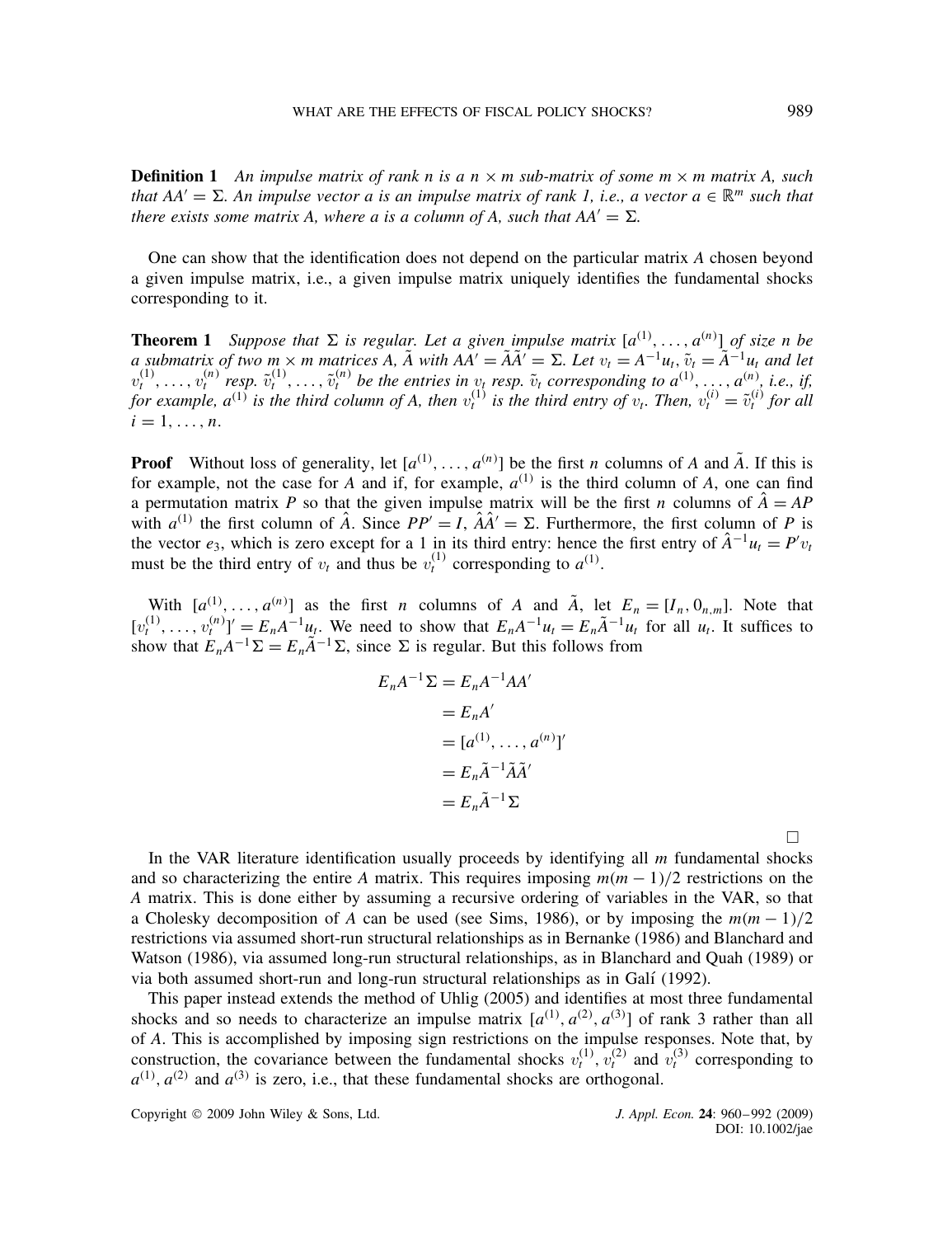To that end, note that any impulse matrix  $[a^{(1)},..., a^{(n)}]$  can be written as the product  $[a^{(1)},..., a^{(n)}] = \tilde{A}Q$  of the lower triangular Cholesky factor  $\tilde{A}$  of  $\Sigma$  with an  $n \times m$  matrix  $Q = [q^{(1)}, \ldots, q^{(n)}]$  of orthonormal rows  $q^{(i)}$ , i.e.,  $QQ' = I_n$ : this follows from noting that  $A^{-1}A$  must be an orthonormal matrix for any decomposition  $AA' = \Sigma$  of  $\Sigma$ . Likewise, Let  $a = a^{(s)}, s \in \{1, \ldots, n\}$  be one of the columns of the impulse matrix and  $q = q^{(s)} = \tilde{A}^{-1} a^{(s)}$  be the corresponding column of Q: note that  $q^{(s)}$  does not depend on the other  $a^{(p)}$ ,  $p \neq s$ . As in Uhlig (2005), it follows easily that the impulse responses for the impulse vector  $a$  can be written as a linear combination of the impulse responses to the Cholesky decomposition of  $\Sigma$  as follows. Define  $r_{ji}(k)$  as the impulse response of the *j*th variable at horizon k to the *i*th column of  $\tilde{A}$ , and the *m*-dimensional column vector  $r_i(k)$  as  $[r_{1i}(k), \ldots, r_{mi}(k)]$ . Then the *m*-dimensional impulse response  $r_a(k)$  at horizon k to the impulse vector  $a^{(s)}$  is given by

$$
r_a(k) = \sum_{i=1}^m q_i r_i(k) \tag{1}
$$

(where  $q_i$  is the *i*th entry of  $q = q^{(s)}$ ).

Define the function f on the real line per  $f(x) = 100x$  if  $x \ge 0$  and  $f(x) = x$  if  $x \le 0$ . Let  $s_j$  be the the standard error of variable j. Let  $J_{S1+}$  be the index set of variables for which identification of a given shock restricts the impulse response to be positive and let  $J_{S1}$  be the index set of variables for which identification restricts the impulse response to be negative. To impose the additional identifying inequality sign restrictions beyond the zero restrictions of equation (3), we solve

$$
a = \operatorname{argmin}_{a = \tilde{A}q} \Psi(a) \tag{2}
$$

where the criterion function  $\Psi(a)$  is given by

$$
\Psi(a) = \sum_{j \in J_{S,+}} \sum_{k=0}^{3} f\left(-\frac{r_{ja}(k)}{s_j}\right) + \sum_{j \in J_{S,-}} \sum_{k=0}^{3} f\left(\frac{r_{ja}(k)}{s_j}\right)
$$

Computationally, we implement this minimization using a simplex algorithm: it is available on many statistical packages, such as MATLAB and RATS; for this paper we use the version of the algorithm written in GAUSS by Bo Honore and Ekaterini Kyriazidou, available from http://webware.princeton.edu/econometrics/programs/gaussmax/

Note that 'zero' restrictions, where the impulse responses of the jth variable to an impulse vector a for, say, the first four periods are set to zero, can be incorporated into the analysis fairly easily. These restrictions can be written as a restriction on the vector  $q$  that

$$
0 = Rq \tag{3}
$$

where R is a  $4 \times m$  matrix of the form

$$
R = \begin{bmatrix} r_{j1}(0) & \cdots & r_{jm}(0) \\ \vdots & \ddots & \vdots \\ r_{j1}(3) & \cdots & r_{jm}(3) \end{bmatrix}
$$
 (4)

Copyright 2009 John Wiley & Sons, Ltd. *J. Appl. Econ.* **24**: 960–992 (2009)

DOI: 10.1002/jae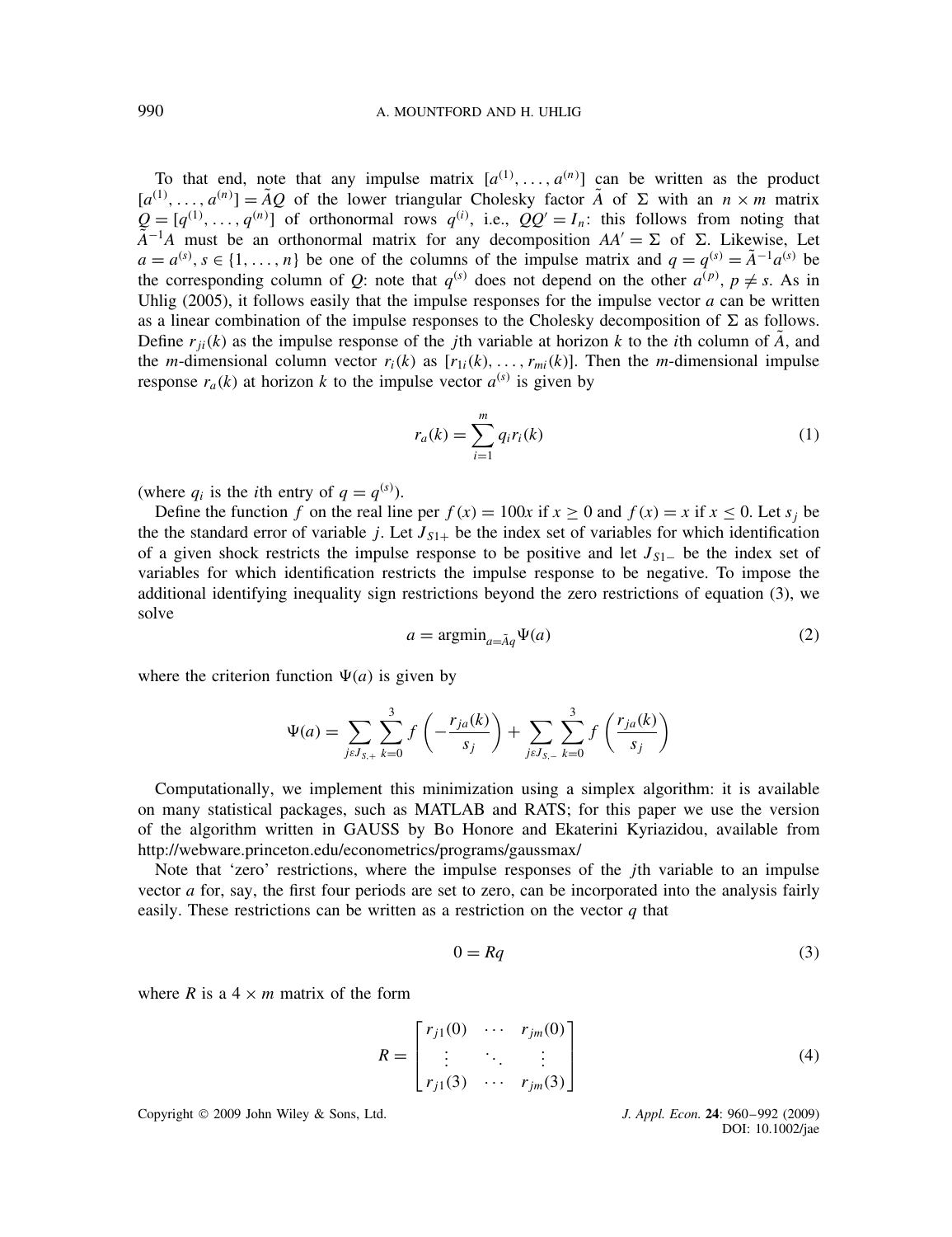To identify an impulse matrix  $[a^{(1)}, a^{(2)}]$ , where the first shock is a business cycle shock and the second shock is a fiscal policy shock, first identify the business cycle shock  $a^{(1)} = \tilde{A}q^{(1)}$  in the manner described above and then identify the second shock  $a^{(2)}$  by replacing the minimization problem (2) with

$$
a = \operatorname{argmin}_{a = \tilde{A}q, Rq = 0, q'q^{(1)} = 0} \Psi(a)
$$
\n(5)

i.e., by additionally imposing orthogonality to the first shock. The two restrictions  $Rq = 0$ ,  $q'q^{(1)} =$ 0 can jointly be written as

$$
0 = \tilde{R}q \tag{6}
$$

where  $\tilde{R}' = [q^{(1)}, R']$ . Likewise, if orthogonality to two shocks—the business cycle shock and the monetary policy shock—is required, identify the business cycle shock  $a^{(1)} = \tilde{A}q^{(1)}$  and identify the monetary policy shock  $a^{(2)} = \tilde{A}q^{(2)}$  and solve

$$
a = \operatorname{argmin}_{a = \tilde{A}q, Rq = 0, q'q^{(1)}, q'q^{(2)} = 0} \Psi(a)
$$
\n<sup>(7)</sup>

Given the above we can now state our identification restrictions more formally. We only provide two: the others follow the same pattern.

**Definition 2** *A business cycle shock impulse vector is an impulse vector a that minimizes a*  $c$ riterion function  $\Psi(a)$ , which penalizes negative impulse responses of GDP, private consumption, *non-residential investment and government revenue at horizons*  $k = 0, 1, 2,$  and 3.

**Definition 3** *A basic government revenue shock impulse vector is an impulse vector a minimizing*  $a$  criterion function  $\Psi(a)$ , which penalizes negative impulse responses to the vector  $a$  of government *revenue at horizons*  $k = 0, 1, 2,$  and 3.

The computations are performed using a Bayesian approach as in Uhlig (2005) (see also Sims and Zha, 1998). We take a number of draws from the posterior. For each draw from the posterior of the VAR coefficients and the variance–covariance matrix  $\Sigma$ , the shocks are identified using the criteria described above. Given the sample of draws for the impulse responses, confidence bands can be plotted.

### APPENDIX B: THE DATA

All the data we use are freely available from the World Wide Web. The data on components of US national income is taken from the *National Income and Product Accounts* (NIPA), which are made publically available by the Bureau of Economic Analysis on their website http://www.bea.gov/national/nipaweb/index.asp/. The monetary data—the interest rate, producer commodity price index and adjusted reserves—and the real wage data are taken from the Federal Reserve Board of St Louis website http://www.stls.frb.org/fred/.

# **7.1. B.1. Definitions of Variables in the VAR**

All the components of national income are in real per capita terms and are transformed from their nominal values by dividing them by the gdp deflator (NIPA Table VII.1, row 4) and the population